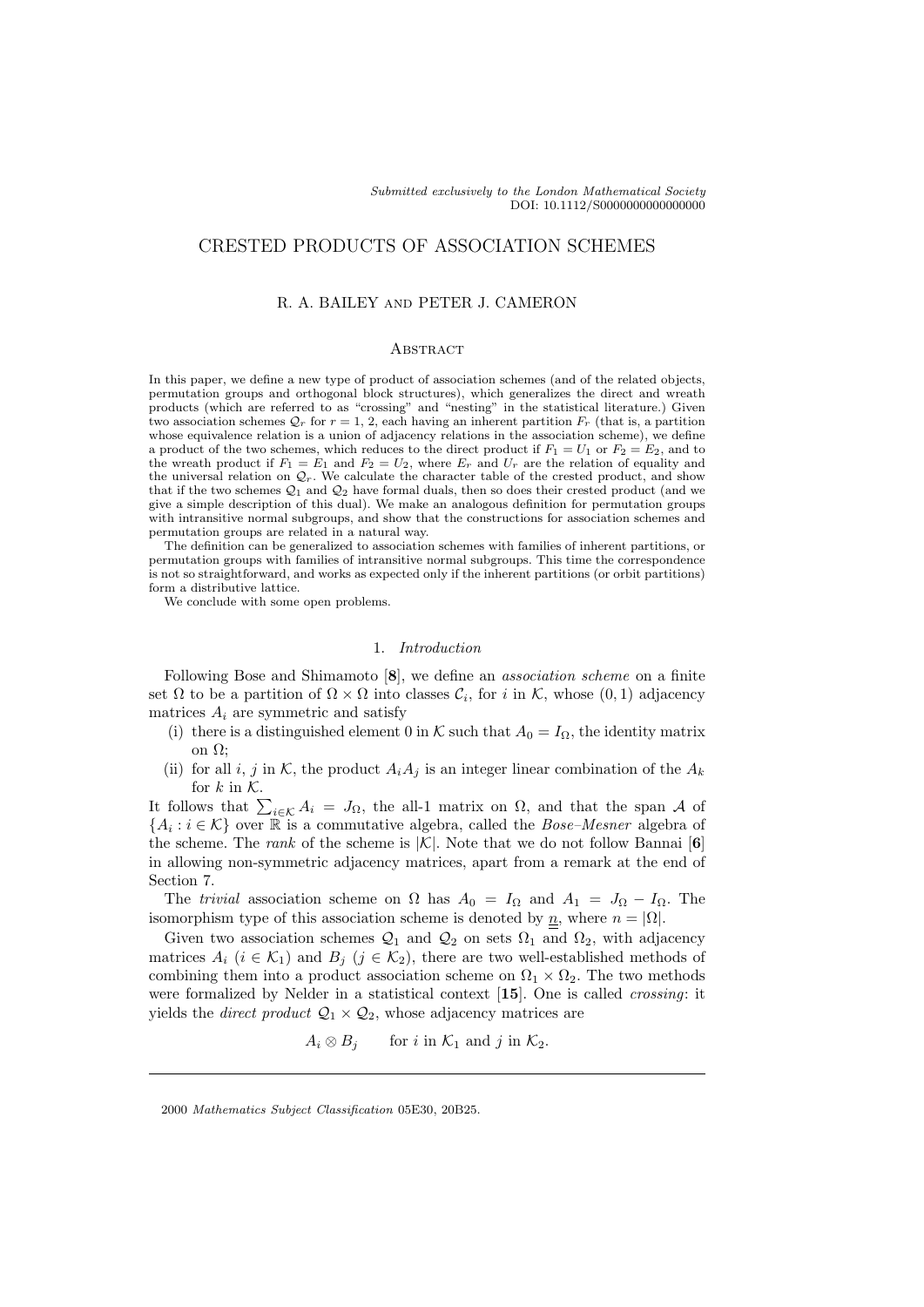The other is called *nesting*: it yields the *wreath product*  $Q_1/Q_2$  (also denoted  $\mathcal{Q}_2 \wr \mathcal{Q}_1$ , whose adjacency matrices are

$$
A_i \otimes J_{\Omega_2} \qquad \text{for } i \text{ in } \mathcal{K}_1 \setminus \{0\}
$$

and

$$
I_{\Omega_1} \otimes B_j \qquad \text{for } j \text{ in } \mathcal{K}_2.
$$

For example,  $\underline{n} \times \underline{m}$  is the rectangular association scheme R $(n, m)$ ; while  $\underline{n}/\underline{m}$  is the group-divisible scheme  $GD(n, m)$  with n blocks of size m.

The purpose of this paper is to give a single method of combining  $\mathcal{Q}_1$  and  $\mathcal{Q}_2$  into an association scheme on  $\Omega_1 \times \Omega_2$  that has both crossing and nesting as special cases. The new method can be described very naturally for the class of association schemes derived from orthogonal block structures. This is done in Section 2, where necessary information about orthogonal block structures is summarized. Orthogonal block structures are defined by partitions. Section 3 gives some results about partitions in general association schemes. These are used in Section 4 to extend the new product to general association schemes, using a distinguished partition in each scheme. Section 5 gives the character table of the crested product of two schemes, and Section 6 uses this to explore duality of crested products.

Direct and wreath products are also established ways of combining two permutation groups. Section 7 gives the crested product of permutation groups, in such a way that if each group preserves an association scheme then the crested product of the groups preserves the crested product of the schemes.

Finally, a more general version of the crested product is presented in Sections 8– 10. Here a whole family of partitions is needed in each scheme, rather than just one. Pointers to further work are in Section 11.

## 2. Orthogonal block structures

An orthogonal block structure on a set  $\Omega$  is a set of partitions of  $\Omega$  satisfying some conditions. Orthogonal block structures were introduced in [17]. The following summary is based on [2].

Given a partition F of  $\Omega$ , denote by  $R_F$  the  $\Omega \times \Omega$  relation matrix for F; that is  $R_F(\alpha, \beta) = 1$  if  $\alpha$  and  $\beta$  are in the same part of F, while  $R_F(\alpha, \beta) = 0$  otherwise. A partition is *uniform* if all its parts have the same size; if  $F$  is uniform its part size is denoted by  $k_F$ . The two trivial partitions are the universal partition U, which has a single part, and the equality partition  $E$ , all of whose parts are singletons.

Partitions of  $\Omega$  are partially ordered by the relation  $\preccurlyeq$ , where  $F \preccurlyeq G$  if every part of F is contained in a part of G. Given any two partitions F and G, their infimum is the partition  $F \wedge G$  whose parts are intersections of F-parts with G-parts. It is the coarsest partition which is finer than both  $F$  and  $G$ . Their supremum is the partition  $F \vee G$  whose parts are minimal subject to being unions of F-parts and unions of G-parts.

DEFINITION. A set  $\mathcal F$  of uniform partitions of  $\Omega$  is an orthogonal block structure if

- (i)  $\mathcal F$  contains U and E;
- (ii) for all F and G in F, F contains  $F \wedge G$  and  $F \vee G$ ;
- (iii) for all F and G in F, the matrices  $R_F$  and  $R_G$  commute with each other.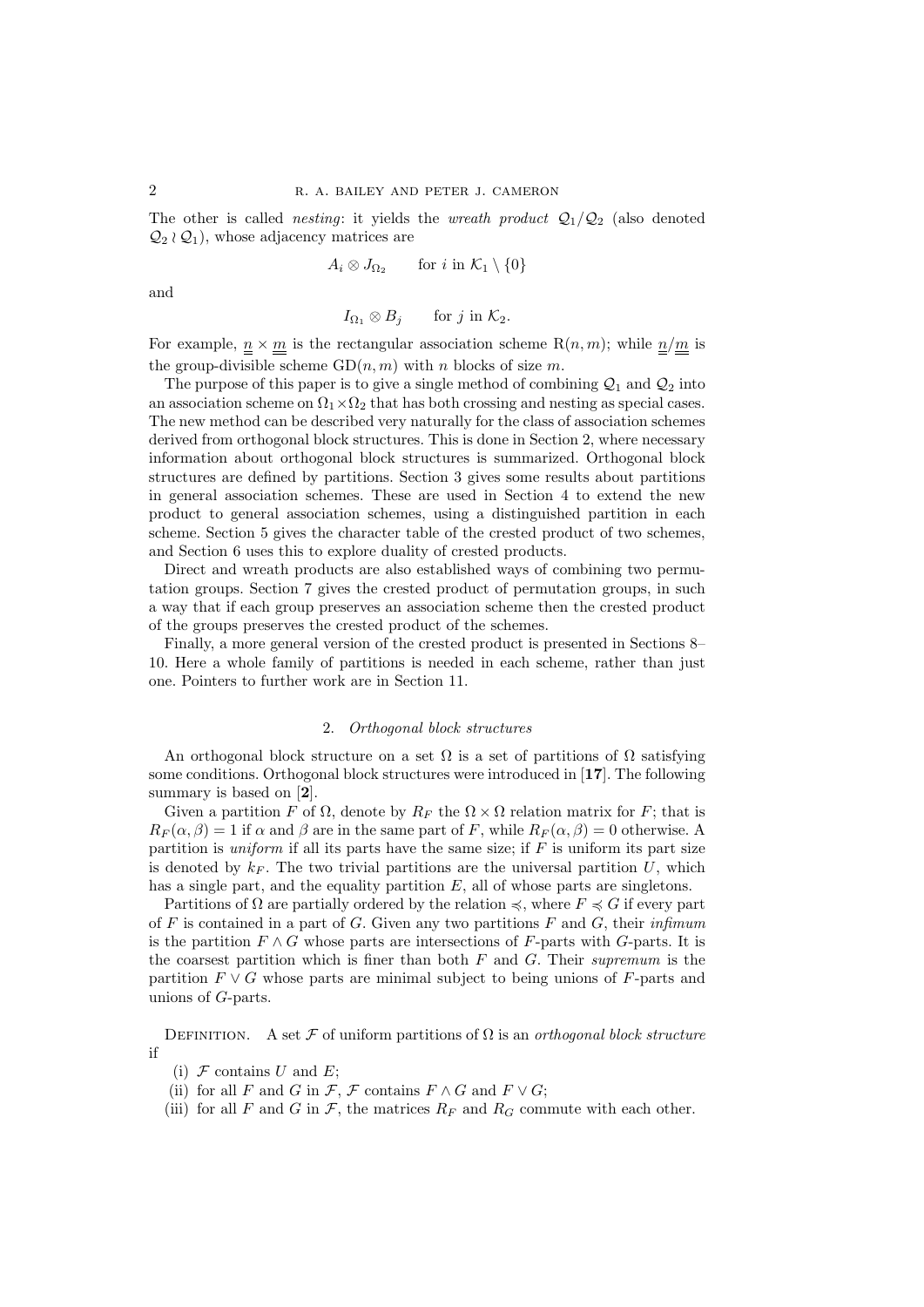Given a partition F in an orthogonal block structure  $\mathcal F$  on  $\Omega$ , define the adjacency matrix  $A_F$  by

$$
A_F(\alpha, \beta) = \begin{cases} 1 & \text{if } F = \bigwedge \{ G \in \mathcal{F} : R_G(\alpha, \beta) = 1 \} \\ 0 & \text{otherwise.} \end{cases}
$$

It is shown in [2, 17] that  $\{A_F : F \in \mathcal{F}, A_F \neq 0\}$  is an association scheme on  $\Omega$ .

Now let F and G be partitions of sets  $\Omega_1$  and  $\Omega_2$  respectively. Define  $F \times G$  to be the partition of  $\Omega_1 \times \Omega_2$  whose relation matrix is  $R_F \otimes R_G$ . If F and G are both uniform then so is  $F \times G$ , and  $k_{F \times G} = k_F \times k_G$ .

Given orthogonal block structures  $\mathcal F$  and  $\mathcal G$  on  $\Omega_1$  and  $\Omega_2$  respectively, we can cross them to obtain  $\mathcal{F} \times \mathcal{G}$  or nest them to obtain  $\mathcal{F}/\mathcal{G}$ . Here

$$
\mathcal{F} \times \mathcal{G} = \{ F \times G : F \in \mathcal{F}, \ G \in \mathcal{G} \}
$$

while

$$
\mathcal{F}/\mathcal{G} = \{ F \times U_2 : F \in \mathcal{F} \} \cup \{ E_1 \times G : G \in \mathcal{G} \},
$$

where  $E_r$  and  $U_r$  are the trivial partitions of  $\Omega_r$ . It is shown in [17] that  $\mathcal{F} \times \mathcal{G}$  and  $\mathcal{F}/\mathcal{G}$  are both orthogonal block structures on  $\Omega_1 \times \Omega_2$ . Furthermore, the operation of deriving the association scheme from the orthogonal block structure commutes with both crossing and nesting. Thus the notation  $\underline{n}$  can be used unambiguously for both the trivial association scheme on an  $n$ -set and the trivial orthogonal block structure  ${E, U}$  on an *n*-set, while  $n/m$  denotes both the group-divisible scheme with n blocks of size m and also n copies of the trivial orthogonal block structure on an m-set.

We can now define the new way of combining two orthogonal block structures.

DEFINITION. For  $r = 1, 2$ , let  $\mathcal{F}_r$  be an orthogonal block structure on a set  $\Omega_r$ and let  $F_r \in \mathcal{F}_r$ . The (simple) crested product of  $\mathcal{F}_1$  and  $\mathcal{F}_2$  with respect to  $F_1$ and  $F_2$  is the following set G of partitions of  $\Omega_1 \times \Omega_2$ :

$$
\mathcal{G} = \{G_1 \times G_2 : G_1 \in \mathcal{F}_1, G_2 \in \mathcal{F}_2, G_1 \preccurlyeq F_1 \text{ or } G_2 \succcurlyeq F_2\}.
$$

Theorem 1. The crested product, as just defined, is an orthogonal block structure on  $\Omega_1 \times \Omega_2$ .

*Proof.* All partitions in  $G$  are uniform, and all their relation matrices commute with each other. The two trivial partitions  $U_1 \times U_2$  and  $E_1 \times E_2$  of  $\Omega_1 \times \Omega_2$  are in  $\mathcal{G}$ , because  $U_2 \succcurlyeq F_2$  and  $E_1 \preccurlyeq F_1$ . Suppose that  $G_1 \times G_2$  and  $H_1 \times H_2$  are both in  $\mathcal{G}$ . Then  $(G_1 \times G_2) \wedge (H_1 \times H_2) = (G_1 \wedge H_1) \times (G_2 \wedge H_2)$  and  $(G_1 \times G_2) \vee (H_1 \times H_2) =$  $(G_1 \vee H_1) \times (G_2 \vee H_2)$ . If  $G_1 \preccurlyeq F_1$  or  $H_1 \preccurlyeq F_1$  then  $G_1 \wedge H_1 \preccurlyeq F_1$  and so  $(G_1 \times G_2) \wedge (H_1 \times H_2) \in \mathcal{G}$ ; otherwise,  $G_2 \succcurlyeq F_2$  and  $H_2 \succcurlyeq F_2$  so  $G_2 \wedge H_2 \succcurlyeq F_2$  and so  $(G_1 \times G_2) \wedge (H_1 \times H_2) \in \mathcal{G}$ . Similarly,  $(G_1 \times G_2) \vee (H_1 \times H_2) \in \mathcal{G}$ .  $\Box$ 

If  $F_1 = U_1$  or  $F_2 = E_2$  then  $\mathcal G$  is  $\mathcal F_1 \times \mathcal F_2$ ; if  $F_1 = E_1$  and  $F_2 = U_2$  then  $\mathcal G = \mathcal F_1/\mathcal F_2$ . Thus both crossing and nesting are special cases of the crested product. The word "crested" is a mixture of "crossed" and "nested" and is also cognate with the meaning of "wreath" in "wreath product".

EXAMPLE 1. Any Latin square of order  $n$  defines an orthogonal block structure on the set of  $n^2$  cells of the square: the nontrivial partitions  $R, C$  and  $L$  have as their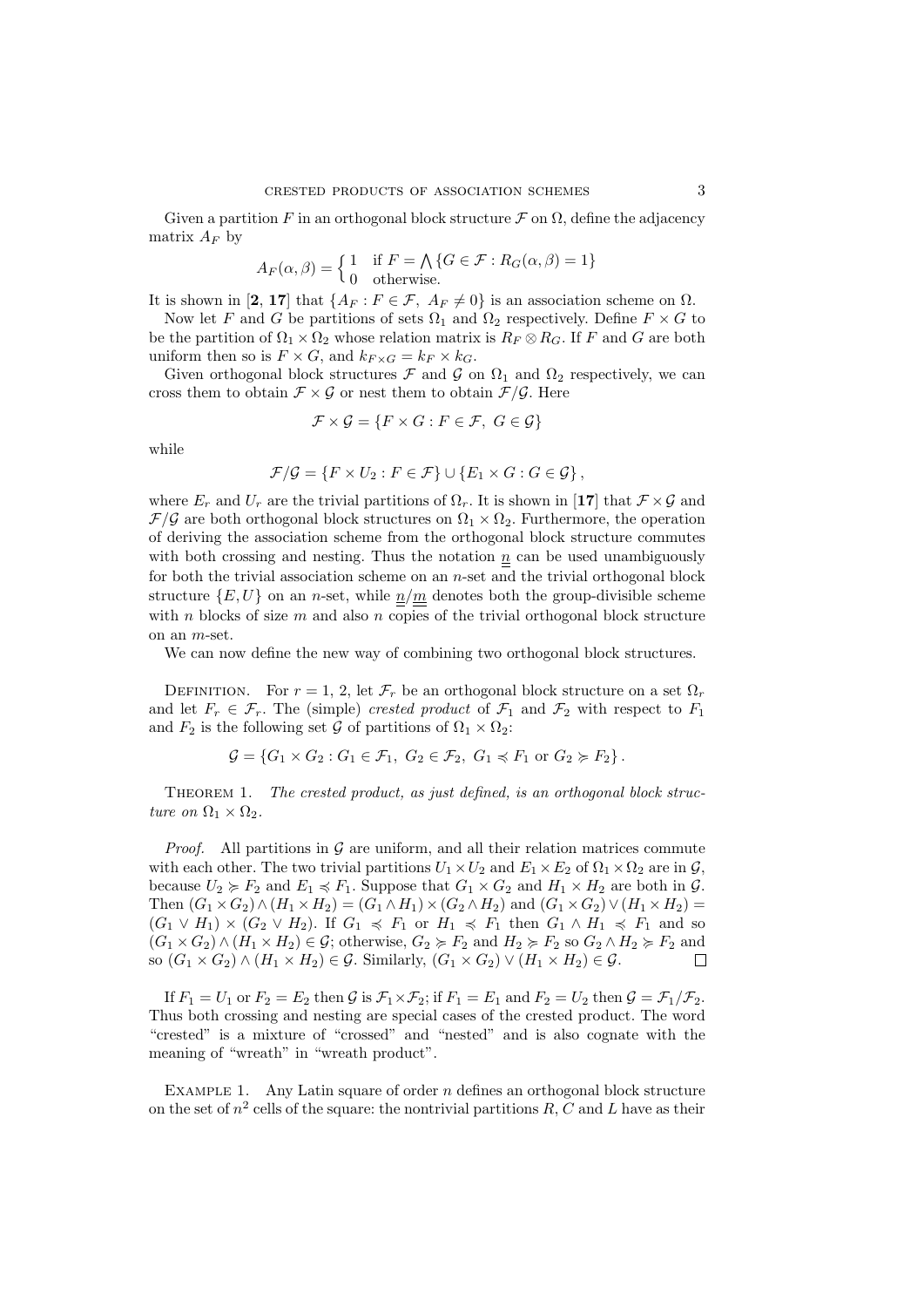parts the rows, columns and letters respectively. Take  $\mathcal{F}_1$  to be such an orthogonal block structure and  $\mathcal{F}_2$  to be trivial. The crested product of  $\mathcal{F}_1$  and  $\mathcal{F}_2$  with respect to  $L$  and  $U_2$  has the Hasse diagram shown in Figure 1.



Figure 1. Crested product of a Latin square and a trivial orthogonal block structure

An important subclass of orthogonal block structures consists of the poset block structures. Suppose that  $\leq$  is a partial order on a finite set X. A subset Y of X is defined to be ancestral if  $y \in Y$  whenever  $x \in Y$  and  $x \leq y$ . Denote by  $\mathcal{S}(X)$  the set of ancestral subsets of X. For x in X, let  $\Gamma_x$  be a set of finite cardinality greater than 1, and put  $\Omega = \prod_{x \in X} \Gamma_x$ . Each subset Y of X defines a partition  $F(Y)$  of  $\Omega$ as follows:  $(\gamma_x : x \in X)$  and  $(\delta_x : x \in X)$  are in the same part of  $F(Y)$  if and only if  $\gamma_x = \delta_x$  for all x in Y. Note that  $F(Y) \preccurlyeq F(Z)$  if and only if  $Z \subseteq Y$ . It is shown in [2] that  $\{F(Y) : Y \in \mathcal{S}(X)\}$  is an orthogonal block structure on  $\Omega$ . It is called a poset block structure.

Theorem 2. Crested products of poset block structures are poset block structures.

*Proof.* For  $r = 1, 2$ , let  $\leq r$  be a partial order on  $X_r$ . Assume that  $X_1 \cap X_2 = \emptyset$ , and put  $X = X_1 \cup X_2$ . Let  $\Omega_1 = \prod_{x \in X_1} \Gamma_x$  and  $\Omega_2 = \prod_{x \in X_2} \Gamma_x$ , where each  $|\Gamma_x|$ is finite and at least 2. Then  $\Omega_1 \times \Omega_2 = \prod_{x \in X} \Gamma_x$ . For  $r = 1, 2$ , let  $\mathcal{P}_r$  be the poset block structure on  $\Omega_r$  defined by  $(X_r, \leq r)$ , and let  $Y_r$  be an ancestral subset of  $X_r$ . If P is the crested product of  $P_1$  and  $P_2$  with respect to  $F(Y_1)$  and  $F(Y_2)$  then  $\mathcal{P} = \{F(Z) : Z \in \mathcal{T}\}\$  where

$$
\mathcal{T} = \{ Z_1 \cup Z_2 : Z_1 \in \mathcal{S}(X_1), Z_2 \in \mathcal{S}(X_2), Z_1 \supseteq Y_1 \text{ or } Z_2 \subseteq Y_2 \}.
$$

The elements of  $\mathcal T$  are precisely those subsets of  $X$  which are ancestral for the partial order  $\leq$  defined by

$$
x \leq y \quad \text{if} \quad \begin{cases} x \in X_1, \ y \in X_1 \text{ and } x \leq_1 y, \text{ or} \\ x \in X_2, \ y \in X_2 \text{ and } x \leq_2 y, \text{ or} \\ x \in X_2 \setminus Y_2 \text{ and } y \in Y_1. \end{cases} \tag{2.1}
$$

 $\Box$ 

Hence  $P$  is the poset block structure on  $\Omega_1 \times \Omega_2$  defined by  $(X, \leqslant)$ .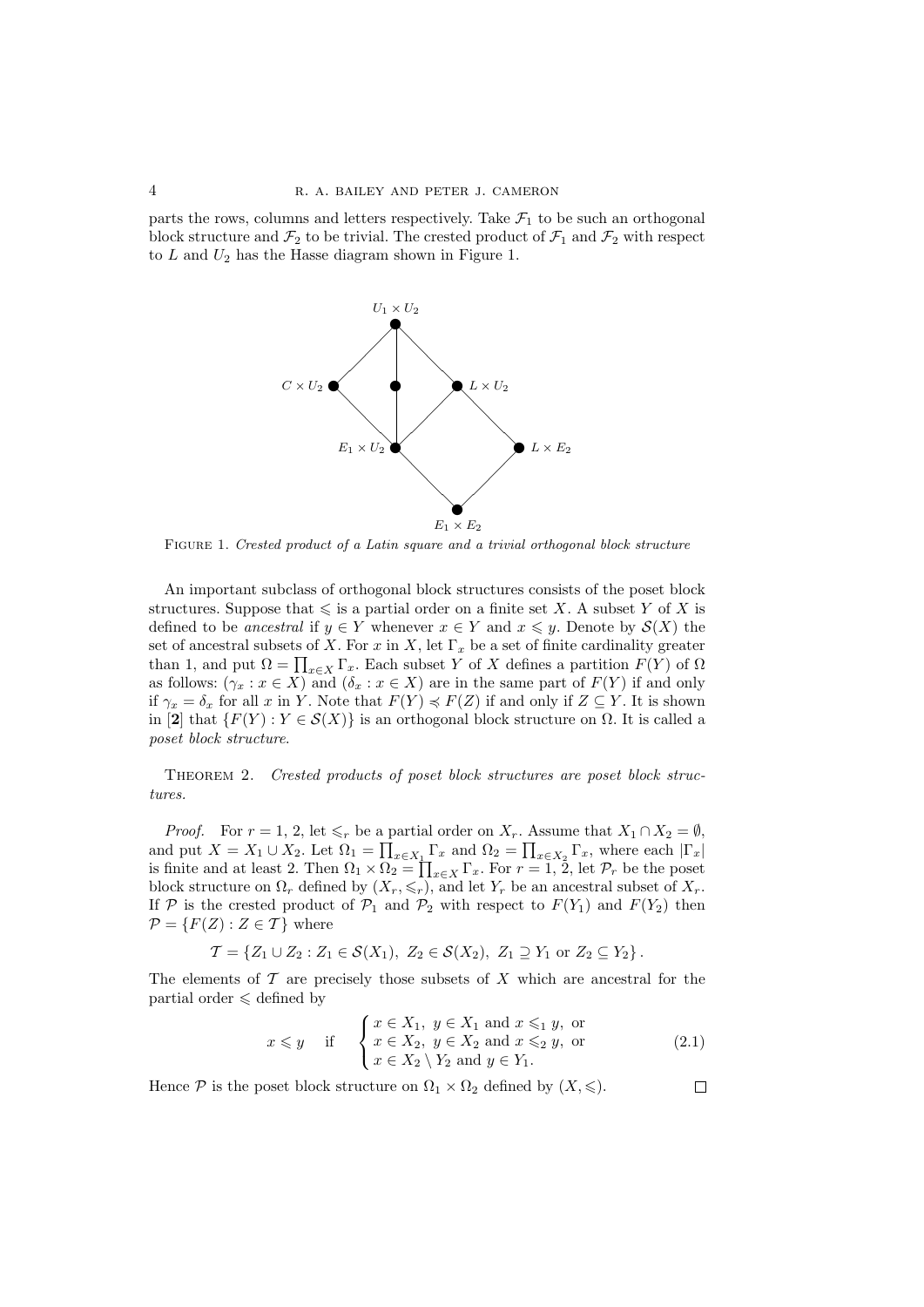If  $Y_1 = \emptyset$  or  $Y_2 = X_2$  then  $\mathcal{P} = \mathcal{P}_1 \times \mathcal{P}_2$  and  $(X, \leqslant)$  is the *cardinal sum* of the posets  $(X_1, \leq_1)$  and  $(X_2, \leq_2)$ ; if  $Y_1 = X_1$  and  $Y_2 = \emptyset$  then  $\mathcal{P} = \mathcal{P}_1/\mathcal{P}_2$  and  $(X, \leqslant)$  is the *ordinal sum* of the posets  $(X_1, \leqslant_1)$  and  $(X_2, \leqslant_2)$ . Thus Equation (2.1) is a way of combining two disjoint posets that generalizes both cardinal sum and ordinal sum.

When only crossing and nesting are available as binary operators on orthogonal block structures, not all poset block structures can be built up from trivial ones. For example, the poset



cannot be obtained from singleton posets by repeated use of cardinal and/or ordinal sum. Crested products change this completely.

Theorem 3. Every poset block structure can be obtained from trivial poset block structures by repeated use of crested products.

Proof. It suffices to prove that every finite poset can be built from two disjoint smaller posets by means of Construction  $(2.1)$ .

Let  $(X, \leq)$  be a finite poset and let y be a maximal element of X. Put  $X_1 =$  $Y_1 = \{y\}, X_2 = X \setminus \{y\}$  and  $Y_2 = X_2 \setminus \{x \in X_2 : x < y\}.$  Let  $\leq_1$  be the trivial partial order on  $X_1$  and let  $\leqslant_2$  be the restriction of  $\leqslant$  to  $X_2$ . Then  $Y_1 \in \mathcal{S}(X_1)$ ,  $Y_2 \in \mathcal{S}(X_2)$  and  $\leq$  is obtained from  $\leq_1$  and  $\leq_2$  by Construction (2.1).

Theorem 3 does not extend to orthogonal block structures. The lattice of partitions in an orthogonal block structure is modular, so the lattice has a well-defined height. Since the crested product of  $\mathcal{F}_1$  and  $\mathcal{F}_2$  always contains

$$
F \times U_2 \qquad \text{for all } F \text{ in } \mathcal{F}_1
$$

and

$$
E_1 \times G \qquad \text{for all } G \text{ in } \mathcal{F}_2,
$$

the height of the crested product is the sum of the heights of  $\mathcal{F}_1$  and  $\mathcal{F}_2$ .

It follows that the only crested products of height two are  $n/m$  and  $n \times m$ . The orthogonal block structure defined by a Latin square in Example 1 has height two and cannot be obtained as a crested product. Nor can the other orthogonal block structures of height two: these are obtained from sets of mutually orthogonal Latin squares, with  $t + 2$  non-trivial partitions if there are t squares.

Example 2. Similar arguments show that the orthogonal block structure shown in Figure 2 is not a crested product. Here  $\Omega$  is the group

$$
\langle a, b : a^9 = b^3 = 1, b^{-1}ab = a^4 \rangle.
$$

Each subgroup of  $\Omega$  defines a uniform partition of  $\Omega$  into its left cosets. In this group all subgroups commute in pairs, so these partitions do form an orthogonal block structure, which has height three. Examination of all possible crested products of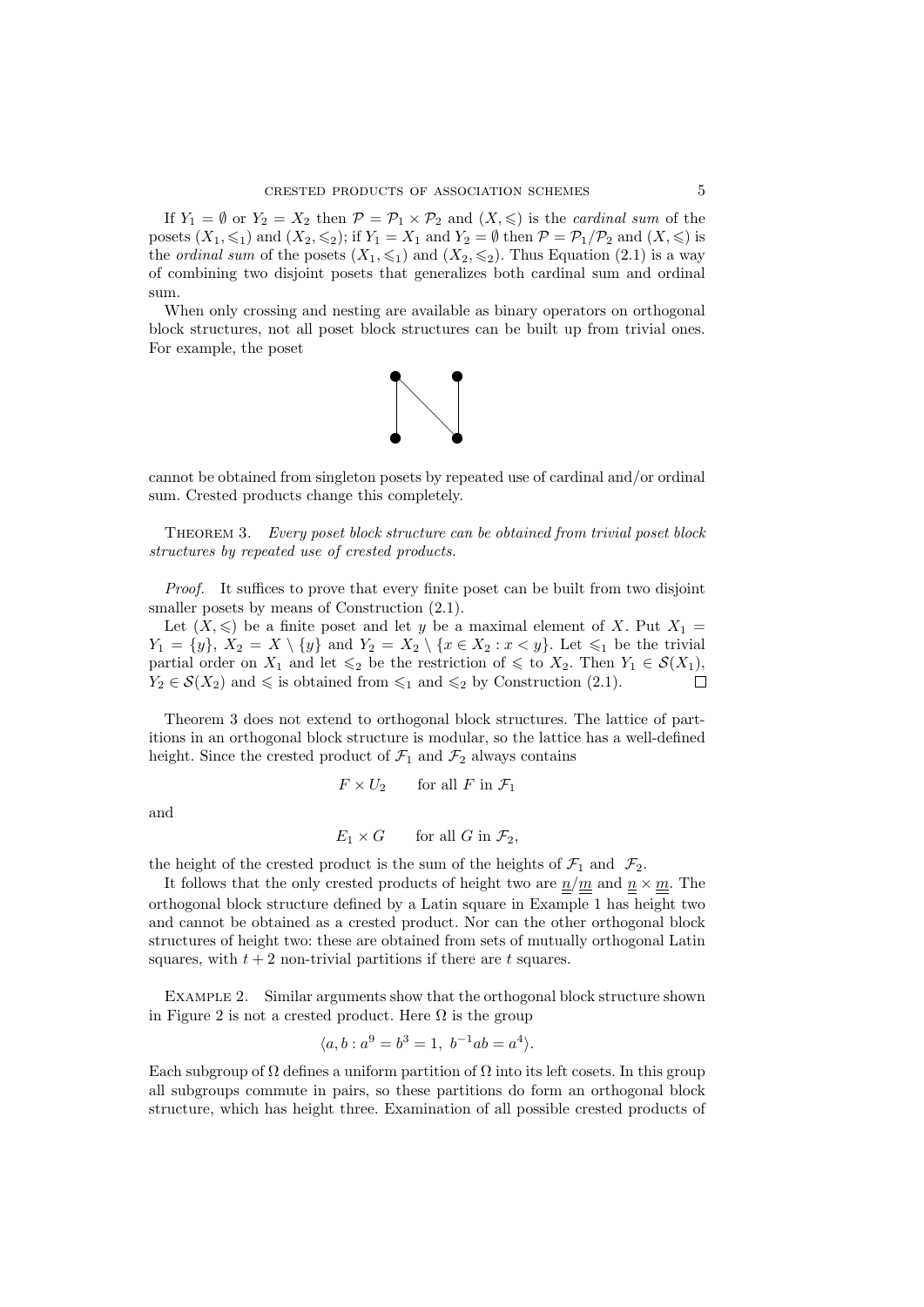orthogonal block structures with heights one and two shows that none of them is the one in Figure 2.



FIGURE 2. Orthogonal block structure defined by the subgroups of the group in Example 2

# 3. Partitions in association schemes

DEFINITION. Let Q be an association scheme on  $\Omega$  with adjacency matrices  $A_i$ for i in K. A partition F of  $\Omega$  is inherent in Q if there is a subset L of K such that  $R_F = \sum_{i \in \mathcal{L}} A_i$ .

The trivial partitions  $E$  and  $U$  are inherent in every association scheme. If there are no other inherent partitions then the association scheme is called primitive; otherwise it is imprimitive: see [11]. Thus all non-trivial orthogonal block structures are imprimitive.

Example 3. There is an association scheme on the 12 edges of the cube. Distinct edges  $\alpha$  and  $\beta$  are related by relation

- 1 if  $\alpha$  and  $\beta$  meet at a vertex
- 2 if  $\alpha$  and  $\beta$  are diagonally opposite
- 3 if  $\alpha$  and  $\beta$  are parallel but not opposite
- 4 if  $\alpha$  and  $\beta$  are skew.

The partitions inherent in the association scheme have relation matrices  $A_0$ ,  $A_0 + A_2$ ,  $A_0 + A_2 + A_3$  and  $A_0 + A_1 + A_2 + A_3 + A_4$ .

THEOREM 4. If Q is an association scheme on  $\Omega$  then the set  $\mathcal F$  of partitions of  $\Omega$  which are inherent in  $\mathcal Q$  is an orthogonal block structure on  $\Omega$ .

*Proof.* Every adjacency matrix of  $Q$  has constant row-sums, so every partition in  $\mathcal F$  is uniform. Moreover,  $\mathcal F$  contains U and E.

Suppose that F and G are in  $\mathcal{F}$ . Then  $R_F$  and  $R_G$  are in the Bose–Mesner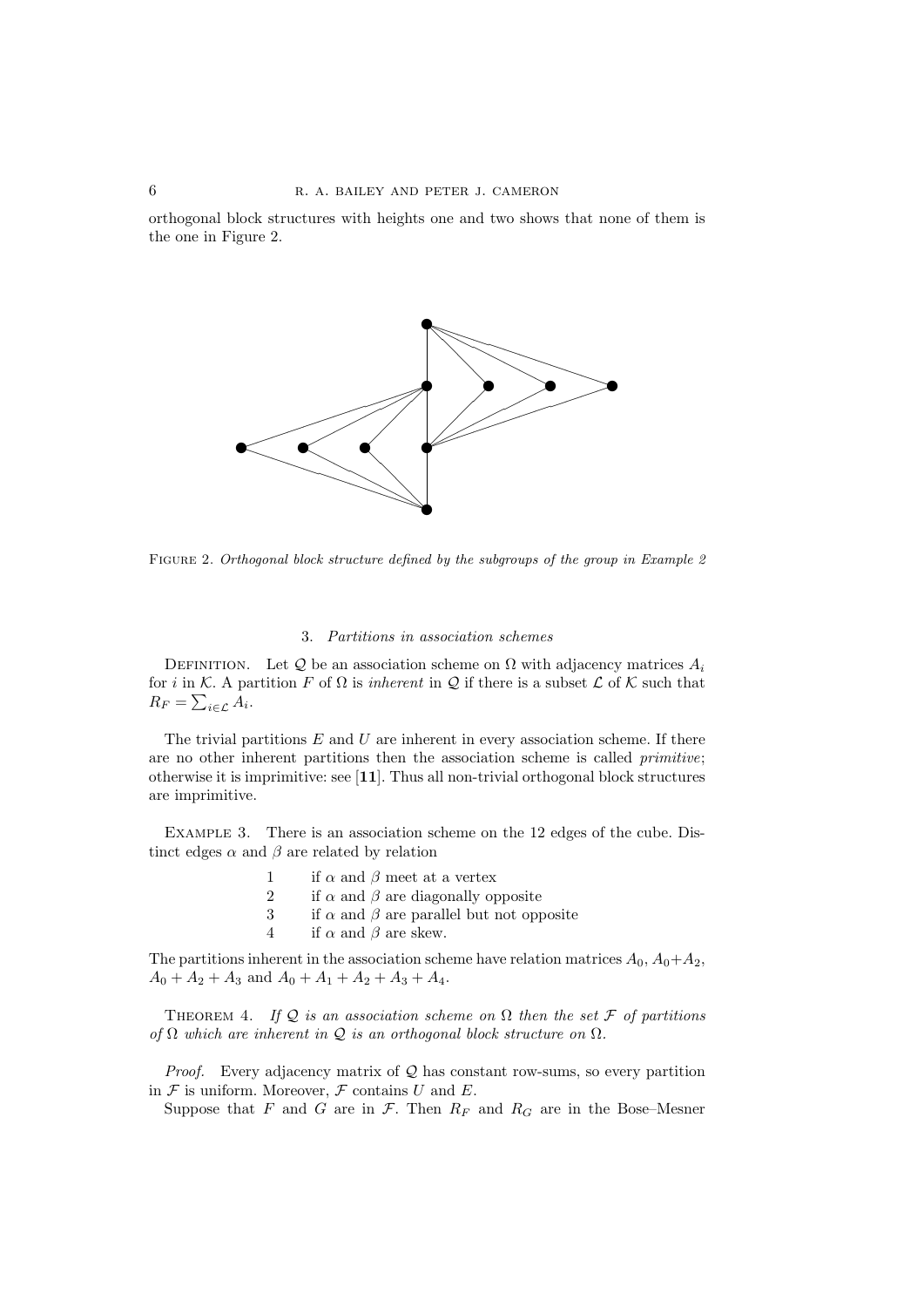algebra A of Q, which is commutative, so  $R_F$  commutes with  $R_G$ . If  $R_F = \sum_{i \in \mathcal{L}} A_i$ and  $R_G = \sum_{i \in \mathcal{M}} A_i$  then  $R_{F \wedge G} = \sum_{i \in \mathcal{L} \cap \mathcal{M}} A_i$ , and so  $F \wedge G$  is in  $\mathcal{F}$ . In particular,  $F \wedge G$  is uniform, and so Proposition 3 of [2] shows that  $R_F R_G = k_{F \wedge G} R_{F \vee G}$ : therefore  $R_{F\vee G} \in \mathcal{A}$  and so  $F \vee G \in \mathcal{F}$ .

Theorem 4 gives a more direct proof of Theorem 7 of [3].

EXAMPLE 4. Let  $\Omega$  be an Abelian group and let  $\mathcal Q$  be the association scheme on  $\Omega$  in which  $(\alpha, \beta)$  is in the same class as  $(\gamma, \delta)$  if  $\alpha^{-1}\beta \in {\gamma^{-1}\delta, \delta^{-1}\gamma}$ . The partitions inherent in  $Q$  form the orthogonal block structure defined by all subgroups of  $\Omega$ : see [1, 9].

Given any partition P of  $\Omega \times \Omega$ , let  $V(\mathcal{P})$  be the span (over R) of the adjacency matrices of its classes. Then  $\mathcal{Q} \preccurlyeq \mathcal{P}$  if and only if  $V(\mathcal{P}) \leq \mathcal{A}$ .

DEFINITION. Let Q be an association scheme on  $\Omega$ . A partition  $\mathcal P$  of  $\Omega \times \Omega$  is *ideal* for Q if  $V(\mathcal{P})$  is an ideal of A in the sense that  $V(\mathcal{P}) \leq A$  and  $AD \in V(\mathcal{P})$ whenever  $A \in \mathcal{A}$  and  $D \in V(\mathcal{P})$ .

Inherent partitions were introduced in [11] in order to define quotient schemes. The calculations in the proof of Theorem 9.4 of  $[7]$  show that if F is an inherent partition of Q then there is an ideal partition  $\vartheta(F)$  for Q such that  $A_i R_F$  is an integer multiple of an adjacency matrix of  $\vartheta(F)$  for all i in K. The following result shows that  $\vartheta$  is a bijection.

THEOREM 5. Let  $P$  be an ideal partition for  $Q$ . Let the adjacency matrices for Q be  $A_i$  for i in K, and those for P be  $D_m$  for m in M. Denote by  $\sigma$  the surjection from K to M such that class i of Q is contained in class  $\sigma(i)$  of P. Put  $R = D_{\sigma(0)}$ . Then R is the relation matrix of an inherent partition in Q. Moreover, for all i in K,  $A_iR$  is an integer multiple of  $D_{\sigma(i)}$ .

*Proof.* First fix i in K. Because  $P$  is an ideal partition, there are integers  $t_m$ , for m in M, such that  $A_i R = \sum_{m \in \mathcal{M}} t_m D_m$ . If m and n are distinct elements of M then the diagonal elements of  $\overline{D}_m D_n$  are zero; while those of  $D_m^2$  are equal to the constant row-sum  $d_m$  of  $D_m$ . Therefore the diagonal elements of  $A_iRD_m$ are equal to  $t_m d_m$ . If  $m \neq \sigma(i)$  then the diagonal elements of  $A_i D_m$  are zero, but  $A_i D_m \in V(\mathcal{P})$  so there are integers  $u_l$ , for  $l$  in  $\mathcal{M} \setminus {\{\sigma(0)\}}$ , such that

$$
A_i D_m = \sum_{l \in \mathcal{M} \setminus \{\sigma(0)\}} u_l D_l.
$$

Then  $A_iRD_m = A_iD_mR = A_iD_mD_{\sigma(0)} = \sum_{l \neq \sigma(0)} u_lD_lD_{\sigma(0)}$ , whose diagonal elements are zero, so  $t_m = 0$ . Hence  $A_i R = t_{\sigma(i)} D_{\sigma(i)}$ .

Now put  $\mathcal{L} = \{i \in \mathcal{K} : \sigma(i) = \sigma(0)\}\$ . Then  $R = \sum_{i \in \mathcal{L}} A_i$  and  $A_i R$  is an integer multiple of R for all i in L. Consequently  $R^2$  is an integer multiple of R and so R is the relation matrix of a uniform partition of  $\Omega$ . This partition is inherent because R is in the Bose–Mesner algebra of  $Q$ . П

In the quotient association scheme of  $\mathcal Q$  by its inherent partition  $F$ , the objects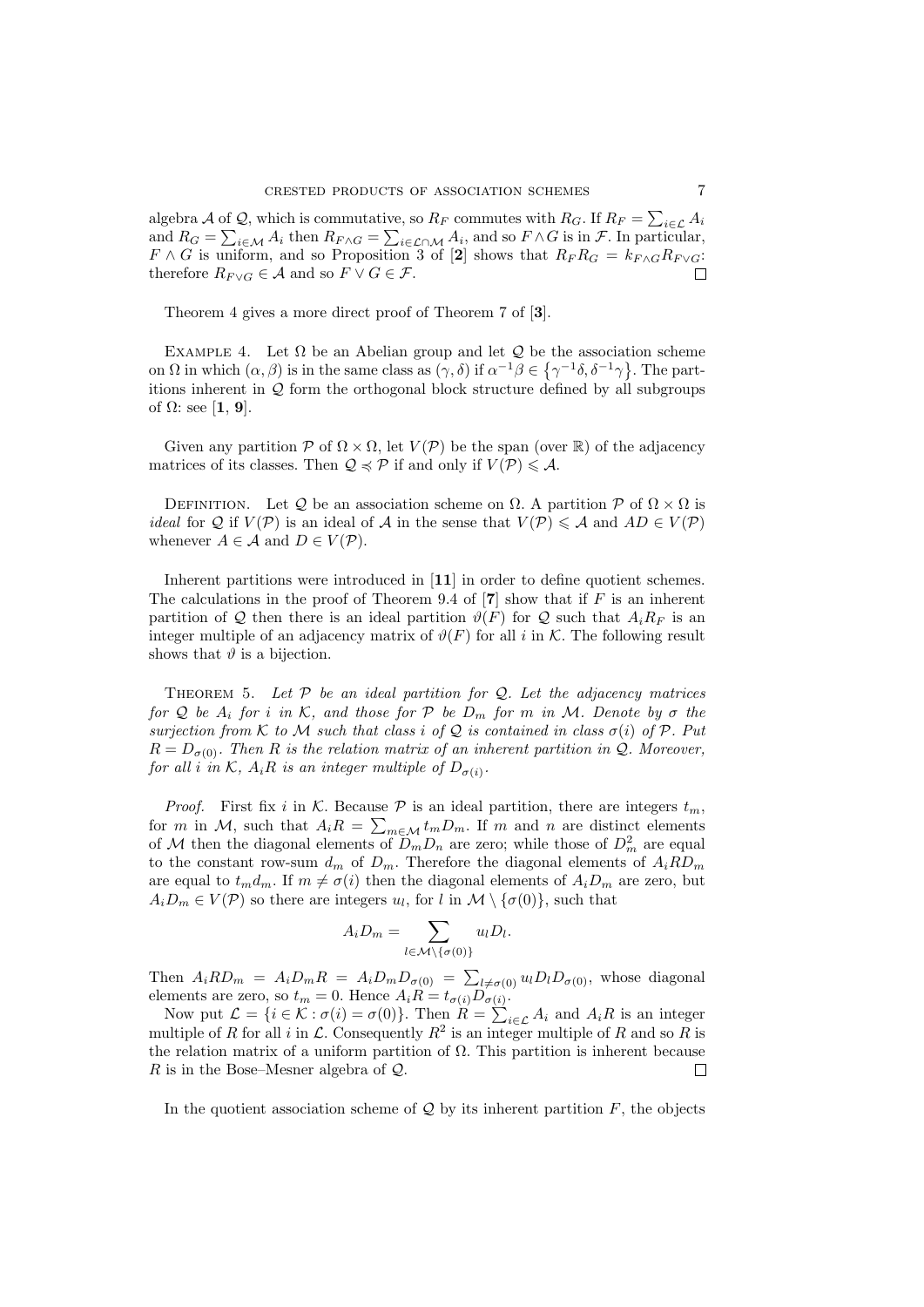are the parts of  $F$  and the adjacency matrices are the collapsed versions of the adjacency matrices of  $\vartheta(F)$ .

# 4. Products of association schemes

Let F be a partition in an orthogonal block structure F. Then  $R_F = \sum_{G \in \mathcal{L}} A_G$ , where  $\mathcal{L} = \{G \in \mathcal{F} : G \preccurlyeq F\}$ . Hence F is inherent in the association scheme Q derived from F. Let A be the Bose–Mesner algebra of Q. Then  $\{A_G : G \in \mathcal{L}\}\$ and  ${R_G : G \in \mathcal{L}}$  span the same subspace  $\mathcal{A}|_F$  of A, and this is closed under matrix multiplication.

Let P be the ideal partition  $\vartheta(F)$ . For G in F,  $R_G$  is in the ideal of A generated by  $R_F$  if and only if  $F \preccurlyeq G$ : therefore  $V(\mathcal{P})$  is the span of  $\{R_G : G \in \mathcal{F}, G \succcurlyeq F\}$ . Henceforth write  $\mathcal{A}|^F$  for  $V(\vartheta(F))$ .

Now let G be the crested product of orthogonal block structures  $\mathcal{F}_1$  and  $\mathcal{F}_2$  with respect to  $F_1$  and  $F_2$ . The span of the relation matrices of the partitions in  $\mathcal G$  is

$$
(\mathcal{A}_1|_{F_1}\otimes \mathcal{A}_2)+(\mathcal{A}_1\otimes \mathcal{A}_2|^{F_2}),
$$

where  $A_1$  and  $A_2$  are the Bose–Mesner algebras of the association schemes defined by  $\mathcal{F}_1$  and  $\mathcal{F}_2$ . The adjacency matrices of the association scheme defined by  $\mathcal G$  are  $(0, 1)$ -matrices which sum to  $J_{\Omega_1 \times \Omega_2}$  and which span this algebra. Therefore they are

$$
A_G\otimes A_H \qquad \text{for $G$ in $\mathcal{L}$ and $H$ in $\mathcal{F}_2$}
$$

and

 $A_G \otimes D$  for G in  $\mathcal{F}_1 \setminus \mathcal{L}$  and D an adjacency matrix of  $\mathcal{P},$ 

where  $\mathcal{L} = \{G \in \mathcal{F}_1 : G \preccurlyeq F_1\}$  and  $\mathcal{P} = \vartheta(F_2)$ . This motivates the following definition.

DEFINITION. For  $r = 1, 2$ , let  $\mathcal{Q}_r$  be an association scheme on a set  $\Omega_r$ , and let  $F_r$  be an inherent partition in  $\mathcal{Q}_r$ . Put  $\mathcal{P} = \vartheta(F_2)$  and  $\Omega = \Omega_1 \times \Omega_2$ . Let the adjacency matrices of  $\mathcal{Q}_1$ ,  $\mathcal{Q}_2$  and P be  $A_i$  for i in  $\mathcal{K}_1$ ,  $B_j$  for j in  $\mathcal{K}_2$ , and  $D_m$  for m in M. Let  $\mathcal L$  be the subset of  $\mathcal K_1$  such that  $R_{F_1} = \sum_{i \in \mathcal L} A_i$ . The (simple) crested product of  $Q_1$  and  $Q_2$  with respect to  $F_1$  and  $F_2$  is the set  $Q$  of subsets of  $\Omega \times \Omega$ whose adjacency matrices are

$$
A_i \otimes B_j \qquad \text{for } i \text{ in } \mathcal{L} \text{ and } j \text{ in } \mathcal{K}_2
$$

and

$$
A_i \otimes D_m \qquad \text{for } i \text{ in } \mathcal{K}_1 \setminus \mathcal{L} \text{ and } m \text{ in } \mathcal{M}.
$$

Theorem 6. The crested product, as just defined, is an association scheme on Ω.

Proof. All of the matrices are symmetric. There are distinguished elements 0 in both  $\mathcal L$  and  $\mathcal K_2$  such that  $A_0 = I_{\Omega_1}$  and  $B_0 = I_{\Omega_2}$ : then  $A_0 \otimes B_0 = I_{\Omega}$ .

We have

$$
\sum_{i \in \mathcal{L}} \sum_{j \in \mathcal{K}_2} (A_i \otimes B_j) = \left(\sum_{i \in \mathcal{L}} A_i\right) \otimes \left(\sum_{j \in \mathcal{K}_2} B_j\right) = R_{F_1} \otimes J_{\Omega_2}
$$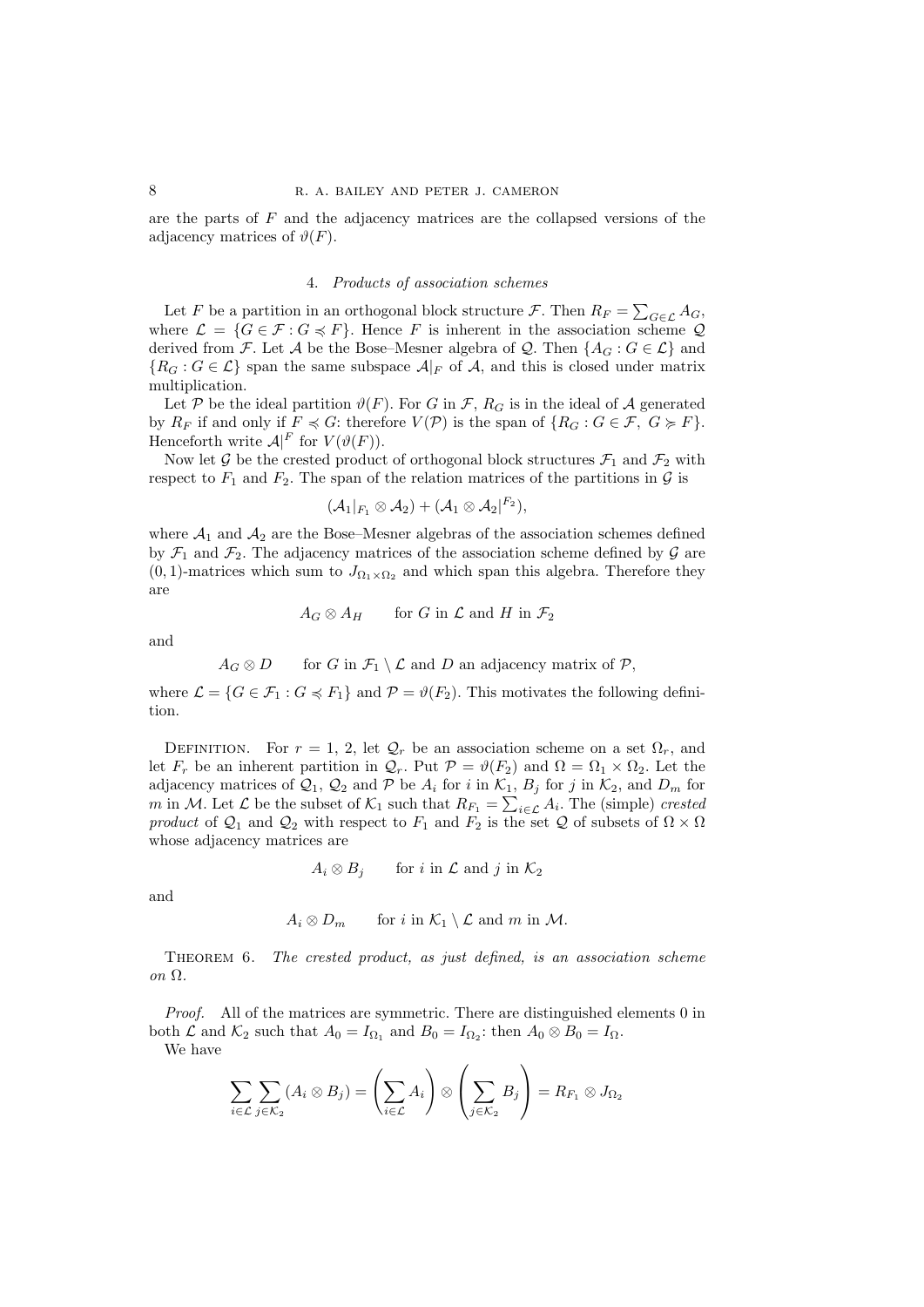and

$$
\sum_{i\in\mathcal{K}_1\setminus\mathcal{L}}\sum_{m\in\mathcal{M}}(A_i\otimes D_m)=\left(\sum_{i\in\mathcal{K}_1\setminus\mathcal{L}}A_i\right)\otimes\left(\sum_{m\in\mathcal{M}}D_m\right)=(J_{\Omega_1}-R_{F_1})\otimes J_{\Omega_2}
$$

so the subsets of  $\Omega \times \Omega$  defined by the adjacency matrices do form a partition of  $\Omega \times \Omega$ .

For  $r = 1, 2$ , let  $\mathcal{A}_r$  be the Bose–Mesner algebra of  $\mathcal{Q}_r$ . Let  $\mathcal{A}_1|_{F_1}$  be the span of  $\{A_i : i \in \mathcal{L}\}\$ . Then  $\mathcal{A}_1$ ,  $\mathcal{A}_2$ ,  $\mathcal{A}_1|_{F_1}$  and  $\mathcal{A}_2|^{F_2}$  are all closed under multiplication. Define  $\sigma: \mathcal{K}_2 \to \mathcal{M}$  as in Theorem 5. Then

$$
\sum_{j:\sigma(j)=m} A_i \otimes B_j = A_i \otimes D_m
$$

and so the span A of the adjacency matrices is  $(\mathcal{A}_1|_{F_1} \otimes \mathcal{A}_2) + (\mathcal{A}_1 \otimes \mathcal{A}_2|^{F_2})$ . Each of  $(\mathcal{A}_1|_{F_1} \otimes \mathcal{A}_2)$  and  $(\mathcal{A}_1 \otimes \mathcal{A}_2|^{F_2})$  is closed under matrix multiplication. If  $i_1 \in \mathcal{L}$ ,  $j \in \mathcal{K}_2$ ,  $i_2 \in \mathcal{K}_1$  and  $m \in \mathcal{M}$  then  $A_{i_1} A_{i_2} \in \mathcal{A}_1$  and  $B_j D_m \in \mathcal{A}_2 \vert^{F_2}$ , because  $\mathcal{P}$  is ideal, and so  $(A_{i_1} \otimes B_i)(A_{i_2} \otimes D_m) \in \mathcal{A}$ . Hence A is closed under multiplication and so Q is an association scheme.  $\Box$ 

Again, the crested product reduces to the direct product if  $F_1 = U_1$  or  $F_2 = E_2$ (in which case  $\mathcal{P} = \mathcal{Q}_2$ ); and it reduces to the wreath product if  $F_1 = E_1$  and  $F_2 = U_2$  (in which case  $\mathcal{P} = U_{\Omega_2 \times \Omega_2}$ ). The crested product is always imprimitive, because it contains the inherent partition  $E_1 \times U_2$ . The subscheme induced on each class of  $E_1 \times U_2$  is isomorphic to  $\mathcal{Q}_2$ , while the quotient scheme is isomorphic to  $\mathcal{Q}_1$ . This gives a flexible method of constructing an 'extension' of one association scheme by another.

### 5. The character table of a crested product

Since the Bose–Mesner algebra  $A$  of an association scheme  $Q$  is commutative, it has common eigenspaces, called *strata* by statisticians. The stratum projectors  $S_e$ , for e in  $\mathcal{E}$ , are also known as *primitive idempotents*. They form an alternative basis for A, so  $|\mathcal{K}| = |\mathcal{E}|$ : see [12, Chapter 17]. The *character table* of Q is the  $\mathcal{K} \times \mathcal{E}$ matrix whose entry  $C(i, e)$  is the eigenvalue of  $A_i$  on stratum  $W_e$  (this matrix is called  $P$  in  $[12]$ ).

If F is an inherent partition in Q then  $k_F^{-1}R_F$  is idempotent so there is a subset H of  $\mathcal E$  such that  $R_F = k_F \sum_{e \in \mathcal H} S_e$ . Define the equivalence relation  $\sim$  on  $\mathcal E$  by  $e \sim f$  if and only if  $C(i, e) = \overline{C(i, f)}$  for all i in  $\mathcal{L}$ , and write [e] for the equivalence class containing e. Then  $\mathcal{H} = [0]$ . The classes of each of the subschemes defined by  $F$  are indexed by  $\mathcal L$  while the strata of each are indexed by the equivalence classes of ∼. The Bose–Mesner algebra of each subscheme is isomorphic to  $\mathcal{A}|_F$ .

On the other hand, the classes of the quotient scheme are indexed by the classes of  $\vartheta(F)$  while the stratum projectors are collapsed versions of  $S_e$  for e in H. The linear map  $\tau$  that takes  $k_F^{-1}D_m$  to the m-th adjacency matrix of the quotient scheme is an isomorphism from  $A|^F$  to the Bose–Mesner algebra of the quotient scheme.

THEOREM 7. Let  $Q$  be the crested product defined in Section 4. Let the strata for  $\mathcal{Q}_1$  be  $W_e$ , for e in  $\mathcal{E}_1$ , with stratum projectors  $S_e$ , and those for  $\mathcal{Q}_2$  be  $V_f$ , for f in  $\mathcal{E}_2$ , with stratum projectors  $T_f$ . For  $r = 1, 2$ , let  $C_r$  be the character table of  $\mathcal{Q}_r$ .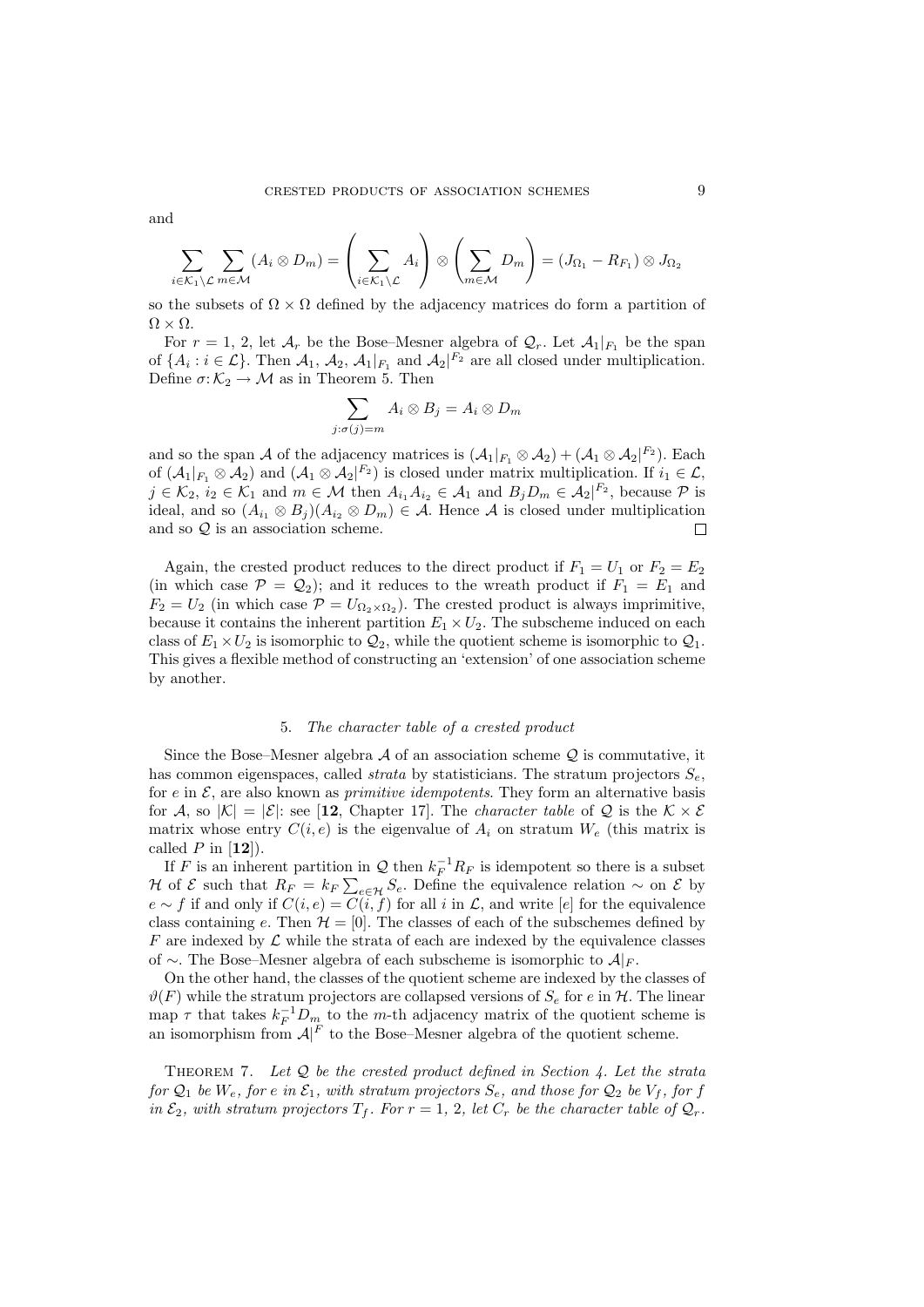In  $\mathcal{Q}_1$ , put  $e \sim f$  if  $C_1(i, e) = C_1(i, f)$  for all i in  $\mathcal{L}$ , and put  $U_{[e]} = \bigoplus_{f \sim e} W_f$ , whose projector is equal to  $\sum_{f\sim e} S_f$ . In  $\mathcal{Q}_2$ , let  $\mathcal H$  be the subset of  $\mathcal{E}_2$  such that  $R_{F_2} = k_{F_2} \sum_{f \in \mathcal{H}} T_f$ . Then the strata for Q are  $W_e \otimes V_f$ , for  $(e, f)$  in  $\mathcal{E}_1 \times \mathcal{H}$ , and  $U_{[e]} \otimes V_f$ , for equivalence classes [e] of  $\sim$  and f in  $\mathcal{E}_2 \setminus \mathcal{H}$ . The eigenvalues are as follows, where  $\bar{C}_2$  is the character table of the quotient  $\bar{\mathcal{Q}}_2$  of  $\mathcal{Q}_2$  by  $F_2$ .

|  | $W_e \otimes V_f$ $(f \in \mathcal{H})$ $U_{[e]} \otimes V_f$ $(f \notin \mathcal{H})$ |  |
|--|----------------------------------------------------------------------------------------|--|
|  | $A_i \otimes D_m$ $(i \notin \mathcal{L})$ $C_1(i, e)k_{F_2}\bar{C}_2(m, f)$           |  |
|  | $A_i \otimes B_j$ $(i \in \mathcal{L})$ $C_1(i, e)C_2(j, f)$ $C_1(i, e)C_2(j, f)$      |  |

*Proof.* The claimed strata are mutually orthogonal and sum to  $\mathbb{R}^{\Omega_1 \times \Omega_2}$ .

If  $f \notin \mathcal{H}$  then  $R_{F_2}T_f = 0$  and so  $D_mT_f = 0$  because  $D_m$  is a multiple of  $R_{F_2}$ . The other eigenvalues given follow directly from the character tables of the two schemes, the definition of  $\sim$  and the isomorphism  $\tau$ . Thus to show that none of the claimed strata merge into a single stratum it is sufficient to show that we have the correct number of strata.

The number of equivalence classes of  $\sim$  is equal to the rank of the subscheme of  $\mathcal{Q}_1$  induced on each part of  $F_1$ , which is  $|\mathcal{L}|$ , while  $|\mathcal{M}|$  and  $|\mathcal{H}|$  are both equal to the rank of  $\bar{Q}_2$ . Hence the number of adjacency matrices and the number of claimed strata are both equal to  $|\mathcal{K}_1| \cdot |\mathcal{H}| - |\mathcal{L}| \cdot |\mathcal{H}| + |\mathcal{L}| \cdot |\mathcal{K}_2|$ .  $\Box$ 

### 6. Dual association schemes

Association schemes  $\mathcal{Q}$  and  $\mathcal{Q}^*$  on sets of the same size n are said to be formally dual [12, Chapter 17] if there is a bijection  $*$  from the classes of Q to the strata of  $\mathcal{Q}^*$  and from the strata of  $\mathcal Q$  to the classes of  $\mathcal{Q}^*$  such that

$$
C^*(e^*, i^*) = nC^{-1}(e, i)
$$
\n(6.1)

for all  $(i, e)$  in  $K \times \mathcal{E}$ , where C and  $C^*$  are the character tables of Q and  $\mathcal{Q}^*$ respectively. Note that Equation (17.14) of [12] shows that

$$
C^{-1}(e,i) = C(i,e)r_e/(nv_i),
$$
\n(6.2)

where  $r_e$  is the rank of  $S_e$  and  $v_i$  is the valency of  $C_i$ .

Suppose that  $Q$  has such a dual, and that  $F$  is an inherent partition in  $Q$  with  $R_F = \sum_{i \in \mathcal{L}} A_i = k_F \sum_{e \in \mathcal{H}} S_e$ . Then

$$
\sum_{i \in \mathcal{L}} A_i = k \sum_{e \in \mathcal{H}} \sum_{j \in \mathcal{K}} C^{-1}(e, j) A_j
$$

so  $\sum_{e \in \mathcal{H}} C^{-1}(e, j)$  is equal to  $1/k_F$  if  $j \in \mathcal{L}$  and to zero otherwise. Hence, in  $\mathcal{Q}^*$ ,

$$
\sum_{e \in \mathcal{H}} A_{e^*} = \sum_{e \in \mathcal{H}} \sum_{i \in \mathcal{K}} C^*(e^*, i^*) S_{i^*} = \sum_{i \in \mathcal{K}} \sum_{e \in \mathcal{H}} n C^{-1}(e, i) S_{i^*} = \frac{n}{k_F} \sum_{i \in \mathcal{L}} S_{i^*}.
$$

Therefore  $\sum_{e \in \mathcal{H}} A_{e^*}$  is the relation matrix of an inherent partition  $F^*$  in  $\mathcal{Q}^*$  whose parts have size  $n/k_F$ . We may call  $F^*$  the inherent partition dual to F.

To proceed, we need to give more explicit results about the character table of a quotient scheme than we have used so far. The conclusion of Theorem 5 enables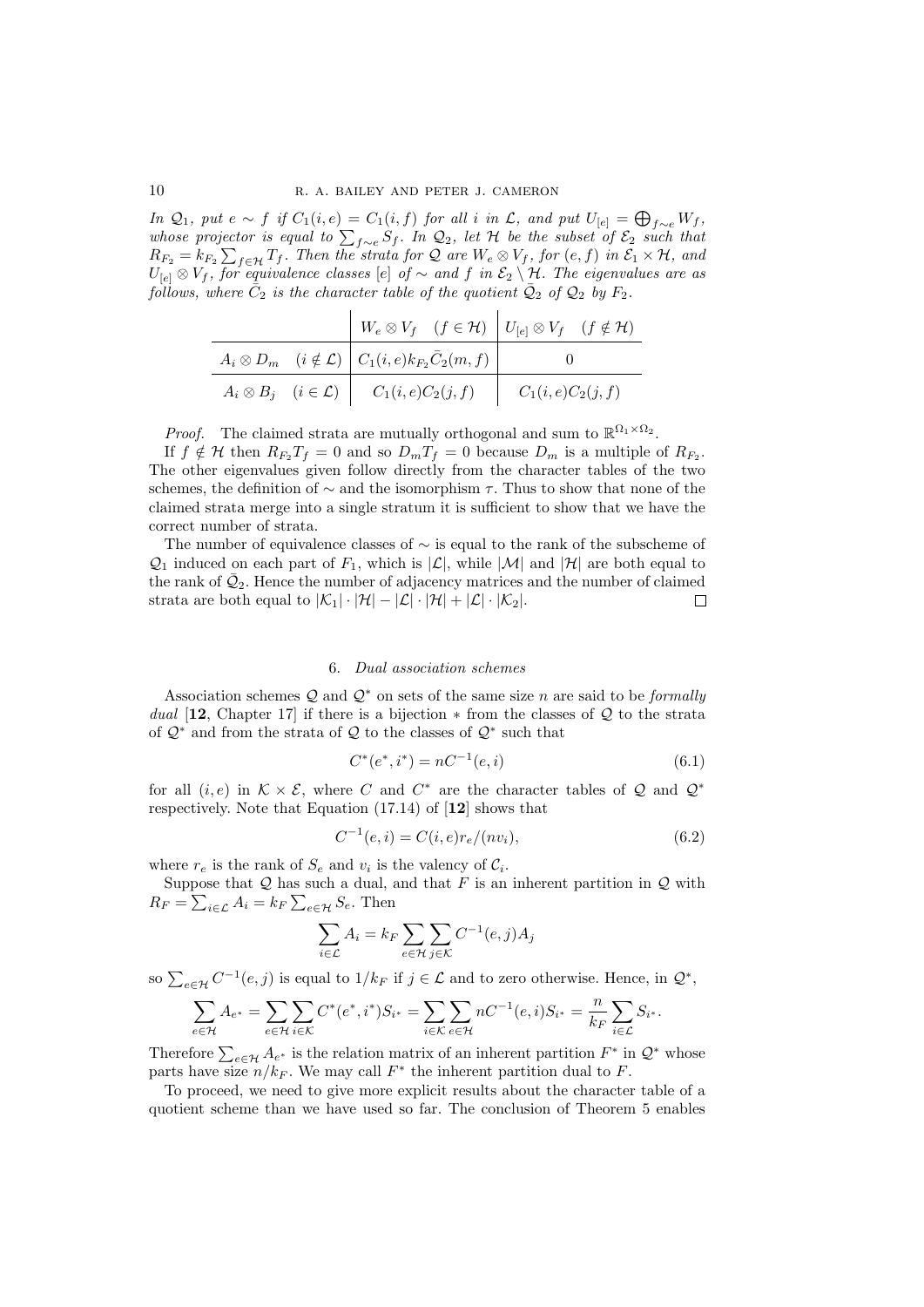us to change the notation used in its proof so that  $A_i R_F = t_i D_{\sigma(i)}$  for i in K. Moreover,  $D_{\sigma(i)} = \sum_{j \in \sigma^{-1}(\sigma(i))} A_j$ . Then  $v_i k_F = t_i d_{\sigma(i)}$  and  $d_{\sigma(i)} = \sum_{j \in \sigma^{-1}(\sigma(i))} v_j$ .

LEMMA 8. Let  $\overline{C}$  be the character table of the quotient scheme  $\overline{Q}$  of  $Q$  by F. Then  $\overline{C}(\sigma(i),e) = C(i,e)/t_i$  and  $\overline{C}^{-1}(e,\sigma(i)) = k_F \overline{C}^{-1}(e,i)$  for e in H and i in K.

*Proof.* The primitive idempotents of  $\overline{Q}$  are  $\tau(S_e)$  for e in  $H$ , and the adjacency matrices are the distinct  $\tau(k_F^{-1}D_{\sigma(i)})$ . Now

$$
\tau(k_F^{-1}D_{\sigma(i)}) = \tau(t_i^{-1}A_ik_F^{-1}R_F)
$$
  
=  $\tau(t_i^{-1}A_i)\tau(k_F^{-1}R_F)$   
=  $\tau(t_i^{-1}\sum_{e \in \mathcal{E}} C(i,e)S_e) \times I$   
=  $\sum_{e \in \mathcal{E}} \frac{C(i,e)}{t_i}\tau(S_e)$ 

so  $\overline{C}(\sigma(i), e) = C(i, e)/t_i$ .

The valency  $v_{\sigma(i)}$  of  $\tau(D_{\sigma(i)})$  is just  $v_i/t_i$ , so Equation (6.2) shows that if there are  $n$  points in the scheme  $Q$  then

$$
\bar{C}^{-1}(e, \sigma(i)) = \frac{\bar{C}(\sigma(i), e)r_e}{(n/k_F)v_{\sigma(i)}} = \frac{C(i, e)k_Fr_e}{t_in(v_i/t_i)} = k_F C^{-1}(e, i).
$$

The second part of this lemma shows that if  $\sigma(i) = \sigma(j)$  then  $C^{-1}(e, i) =$  $C^{-1}(e, j)$  for all e in H. Hence if Equation (6.1) holds then  $C^*(e^*, i^*) = C^*(e^*, j^*)$ for all e in  $\mathcal{H}$ , so  $i^* \sim j^*$ . Conversely, if  $i^* \sim j^*$  and Equation (6.1) holds then  $A_i \sum_{e \in \mathcal{H}} S_e$  is a scalar multiple of  $A_j \sum_{e \in \mathcal{H}} S_e$ , so  $\sigma(i) = \sigma(j)$ .

Incidentally, this lemma also shows that if  $Q$  is formally dual to  $Q^*$  and F is inherent in  $\mathcal Q$  then the quotient scheme of  $\mathcal Q$  by F is formally dual to the subschemes of  $\mathcal{Q}^*$  induced on each part of  $F^*$ .

THEOREM 9. For  $r = 1, 2$ , suppose that  $F_r$  is an inherent partition in the association scheme  $\mathcal{Q}_r$  on a set of size  $n_r$ , and that  $\mathcal{Q}_r^*$  is formally dual to  $\mathcal{Q}_r$ . Then the crested product  $\mathcal{Q}^*$  of  $\mathcal{Q}_1^*$  and  $\mathcal{Q}_2^*$  with respect to  $F_1^*$  and  $F_2^*$  is formally dual to the crested product  $Q$  of  $Q_2$  and  $Q_1$  with respect to  $F_2$  and  $F_1$ .

*Proof.* The adjacency matrices of Q are  $A_i \otimes D_m$ , for i in  $\mathcal{K}_1 \setminus \mathcal{L}$  and m in  $\sigma(\mathcal{K}_2)$ , and  $A_i \otimes B_j$ , for i in  $\mathcal L$  and j in  $\mathcal{K}_2$ , while the strata are  $W_e \otimes V_f$  for e in  $\mathcal{E}_1$ and f in H, and  $U_{[e]} \otimes V_f$  for equivalence classes of  $\sim$  on  $\mathcal{E}_1$  and f in  $\mathcal{E}_2 \setminus \mathcal{H}$ . The adjacency matrices of  $\mathcal{Q}^*$  are labelled by  $(f^*, \sigma(e^*))$  for f in  $\mathcal{E}_2 \setminus \mathcal{H}$  and e in  $\mathcal{E}_1$ , and by  $(f^*, e^*)$  for f in H and e in  $\mathcal{E}_1$ , while its strata are labelled by  $(j^*, i^*)$  for j in  $\mathcal{K}_2$  and i in  $\mathcal{L}$ , and by  $([j^*], i^*)$  for j in  $\mathcal{K}_2$  and i in  $\mathcal{K}_1 \setminus \mathcal{L}_1$ .

Let C and  $C^*$  be the character tables of Q and  $\mathcal{Q}^*$ . We use Theorem 7 to obtain C, then Equation (6.2) to obtain  $C^{-1}$ , and show that it satisfies Equation (6.1) by using Theorem 7 for  $Q^*$ .

First, take i in  $\mathcal{L}, j$  in  $\mathcal{K}_2, e$  in  $\mathcal{E}_1$  and f in H. Then  $C((i, j), (e, f)) = C_1(i, e)C_2(j, f)$ . The valency of  $A_j \otimes B_j$  is  $v_i v_j$ , so

$$
C^{-1}((e, f), (i, j)) = \frac{C_1(i, e)C_2(j, f)r_e r_f}{n_1 n_2 v_i v_j}
$$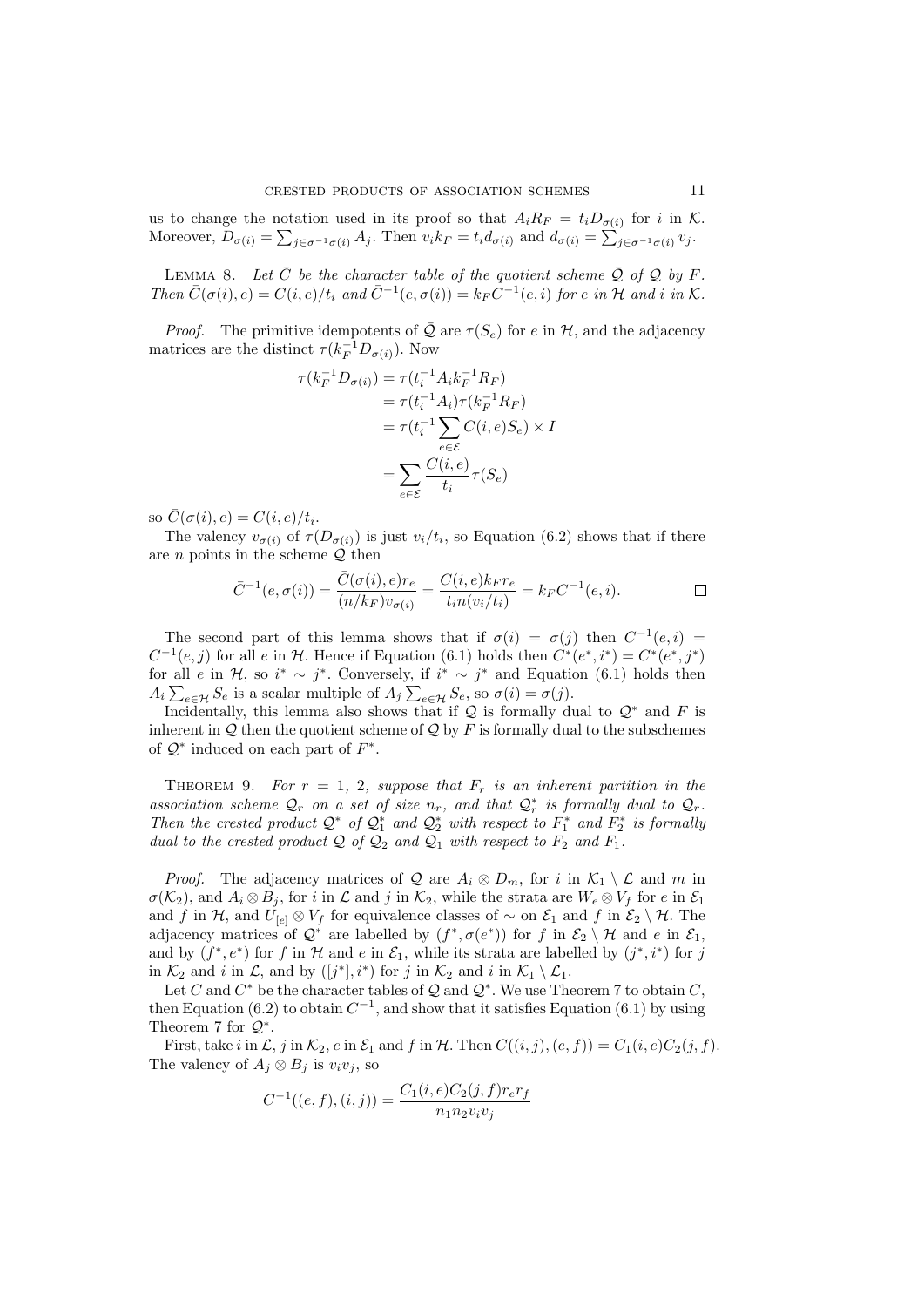12 R. A. BAILEY AND PETER J. CAMERON

$$
= C_1^{-1}(e, i)C_2^{-1}(f, j)
$$
  
= 
$$
\frac{C_1^*(e^*, i^*)C_2^*(f^*, j^*)}{n_1 n_2}
$$
  
= 
$$
(n_1 n_2)^{-1} C^*((f^*, e^*), (j^*, i^*).
$$

Secondly, take i in  $\mathcal{K}_1 \setminus \mathcal{L}$ , j in  $\mathcal{K}_2$ , e in  $\mathcal{E}_1$  and f in  $\mathcal{H}$ . Then

$$
C((i, \sigma(j)), (e, f)) = C_1(i, e)k_{F_2}\bar{C}_2(\sigma(j), f) = C_1(i, e)k_{F_2}C_2(j, f)/t_j.
$$

The valency of  $A_i \otimes D_{\sigma(j)}$  is  $v_i v_j k_{F_2}/t_j$ , so

$$
C^{-1}((e, f), (i, \sigma(j))) = \frac{C_1(i, e)k_{F_2}C_2(j, f)r_{e}r_f}{n_1n_2v_iv_jk_{F_2}}
$$
  
=  $C_1^{-1}(i, e)C_2^{-1}(j, f)$   
=  $\frac{C_1^*(e^*, i^*)C_2^*(f^*, j^*)}{n_1n_2}$   
=  $(n_1n_2)^{-1}C^*((f^*, e^*), (j^*, i^*)).$ 

Thirdly, take i in  $\mathcal{L}, j$  in  $\mathcal{K}_2$ , e in  $\mathcal{E}_1$  and f in  $\mathcal{E}_2 \setminus \mathcal{H}$ . Then  $C((i, j), ([e], f)) =$  $C_1(i, e)C_2(j, f)$ . Now the dimension of the stratum is  $r_f\sum_{g\in [e]} r_g$ . However,

$$
\sum_{g\in [e]} r_g = \sum_{g\in [e]} v_{g^*} = \sum_{g^*\in \sigma^{-1}\sigma(e)} v_{g^*} = k_{F_1^*}v_{e^*}/t_{e^*} = k_{F_1^*}r_e/t_{e^*},
$$

so

$$
C^{-1}(([e], f), (i, j)) = \frac{C_1(i, e)C_2(j, f)k_{F_1^*}r_e r_f}{n_1 n_2 v_i v_j t_{e^*}}
$$
  
= 
$$
\frac{C_1^{-1}(e, i)C_2^{-1}(f, j)k_{F_1^*}}{t_{e^*}}
$$
  
= 
$$
\frac{C_1^*(e^*, i^*)k_{F_1^*}C_2^*(f^*, j^*)}{n_1 n_2 t_{e^*}}
$$
  
= 
$$
\frac{C_2^*(f^*, j^*)k_{F_1^*}\bar{C}_1^*(e^*, i^*)}{n_1 n_2}
$$
  
= 
$$
(n_1 n_2)^{-1}C^*((f^*, \sigma(e^*)), (j^*, i^*)).
$$

Finally, take i in  $\mathcal{K}_1 \backslash \mathcal{L}$ , j in  $\mathcal{K}_2$ , e in  $\mathcal{E}_1$  and f in  $\mathcal{E}_2 \backslash \mathcal{H}$ . Then  $C((i, \sigma(i)),([e], f)) =$ 0 and so  $C^{-1}(([e], f), (i, \sigma(j))) = 0$ . However,  $[e] = \sigma(e^*)$  and  $[j^*] = \sigma(j)$ , and  $C^*((f^*, \sigma(e^*), (\lfloor j^* \rfloor, i^*)) = 0.$  $\Box$ 

# 7. Products of permutation groups

In this section we define the crested product of two permutation groups. We write permutations on the right, in contrast to other functions. We also warn of another source of confusion. We use  $G^{\Omega}$  to denote the set of functions from  $\Omega$  to  $G$ , not (as often in permutation group theory) the permutation group induced on the set  $\Omega$  by the group G.

For  $r = 1, 2$ , let  $G_r$  be a transitive permutation group on  $\Omega_r$ . We recall the definition of the wreath product  $G_2 \wr G_1$ , which is a permutation group on  $\Omega_1 \times \Omega_2$ generated by the following two subgroups: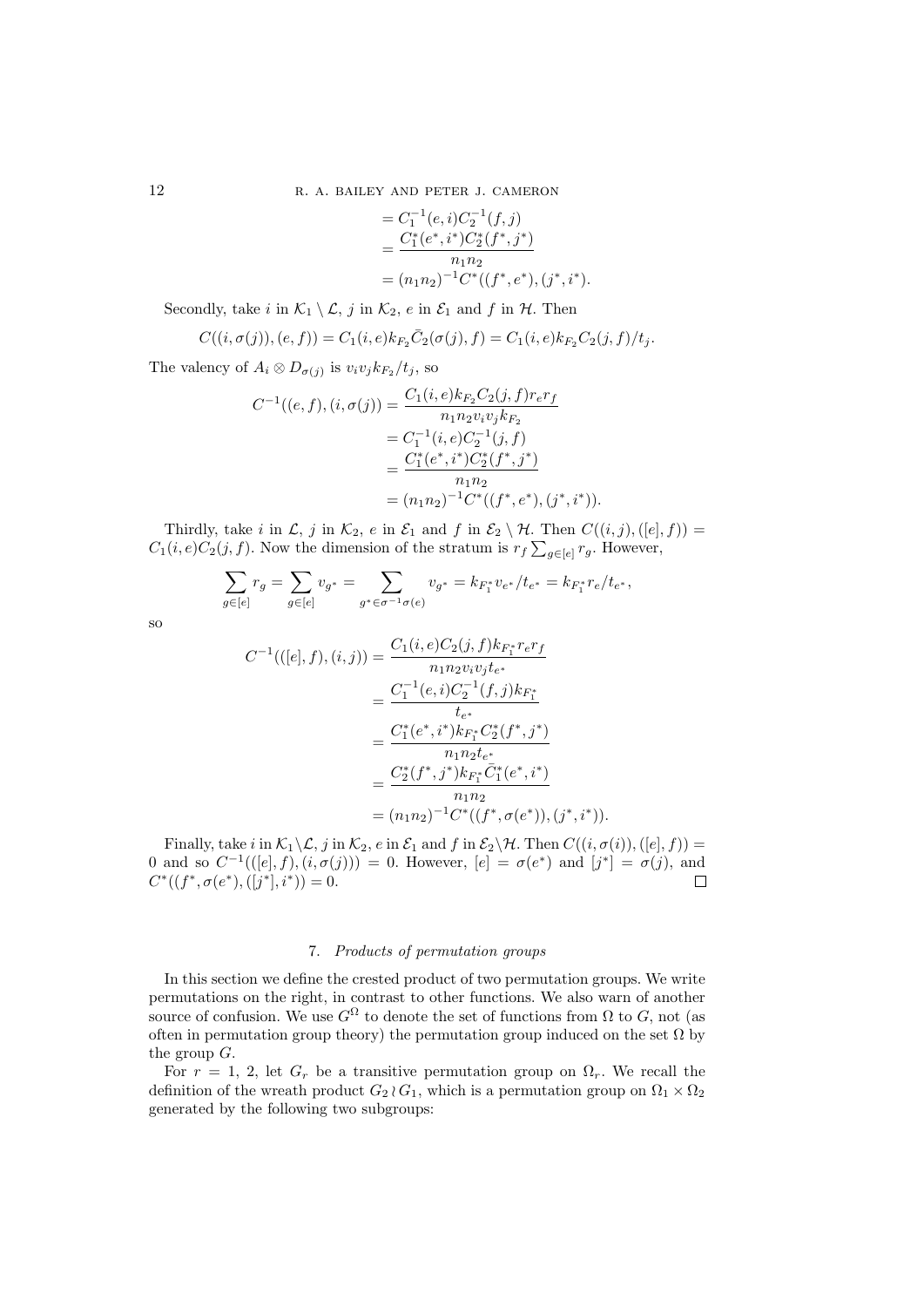(a) the base group  $B = G_2^{\Omega_1}$ , acting by the rule

$$
(\alpha_1, \alpha_2)\phi = (\alpha_1, \alpha_2\phi(\alpha_1))
$$

for  $\phi \in G_2^{\Omega_1};$ (b) the top group  $T = G_1$ , acting by the rule

$$
(\alpha_1, \alpha_2)g = (\alpha_1 g, \alpha_2)
$$

for  $q \in G_1$ .

Note that T normalizes B, so the two groups generate their product; and  $B \cap T = 1$ , so the product is semi-direct.

If we replace the base group  $B$  by its subgroup  $G_2$ , embedded diagonally (that is, as the group of constant functions), we obtain the *direct product*  $G_1 \times G_2$ .

Now suppose that, for  $r = 1, 2$ , we have a partition  $F_r$  of  $\Omega_r$  which is invariant under  $G_r$ . We need to make a further assumption: suppose that there is a normal subgroup N of  $G_2$  such that  $F_2$  is the orbit partition of N. Now we may as well assume that N consists of all elements of  $G_2$  which fix all parts of the partition  $F_2$ . We use  $F_r$  also to denote the set of parts of the partition  $F_r$ .

The base group B of the simple crested product is the group generated by  $N^{F_1}$ and  $G_2$ . Here  $N^{F_1}$  is embedded in  $G_2^{\Omega_1}$  as the set of functions which are constant on the classes of  $F_1$  and take values in  $N$ ; and  $G_2$  is embedded diagonally, as before. Clearly  $G_2$  normalizes  $N^{F_1}$ , so their product is a group; and the intersection is N (embedded diagonally). The top group is  $G_1$ , which normalizes  $B$ ; so the crested product is again a semi-direct product of B by  $G_1$ . Its order is  $|N|^{|F_1|-1} \cdot |G_1| \cdot |G_2|$ . Clearly it contains the direct product and is contained in the wreath product of  $G_2$ and  $G_1$ . Moreover, as usual, we see that it is equal to the direct product if  $F_2 = E_2$ or if  $F_1 = U_1$ , and is equal to the wreath product if  $F_2 = U_2$  and  $F_1 = E_1$ .

There are two concepts of an automorphism of an association scheme. In this paper we shall use the strong sense: a permutation of the underlying set that preserves all the classes of the scheme.

THEOREM 10. With the notation as above, suppose that  $\mathcal{Q}_r$  is an association scheme on  $\Omega_r$  admitting the group  $G_r$ , and that  $F_r$  is an inherent partition in  $\mathcal{Q}_r$ , for  $r = 1, 2$ . Then the crested product of the two groups preserves the crested product of the two association schemes (relative to the partitions  $F_1$  and  $F_2$  in each case).

*Proof.* Since  $Q_1 \times Q_2$  refines the crested product and is preserved by  $G_1 \times G_2$ , we only have to show that the group  $N^{F_1}$  preserves the crested product. To show this we consider separately the two types of relation which might hold between two pairs  $(\alpha_1, \alpha_2)$  and  $(\beta_1, \beta_2)$ , and apply an element  $\phi$  in  $N^{F_1}$  to both pairs.

If the matrix of the relation is  $A_i \otimes B_j$  where  $i \in \mathcal{L}$ , then  $F_1(\alpha_1) = F_1(\beta_1)$ , and so the same element of N is applied to  $\alpha_2$  and  $\beta_2$ , so the  $B_i$ -relation they satisfy is preserved.

If the matrix is of the form  $A_i \otimes D_m$ , then the permutations  $\phi(\alpha_1)$  and  $\phi(\beta_1)$ do not change the  $F_2$ -parts of  $\alpha_2$  and  $\beta_2$  respectively; but the  $D_m$ -relation depends only on these  $F_2$ -parts.  $\Box$ 

We could have achieved Theorem 10 by being parsimonious about which permutations are included in the crested product of  $G_1$  and  $G_2$ . The next result suggests that our definition is precisely the right one.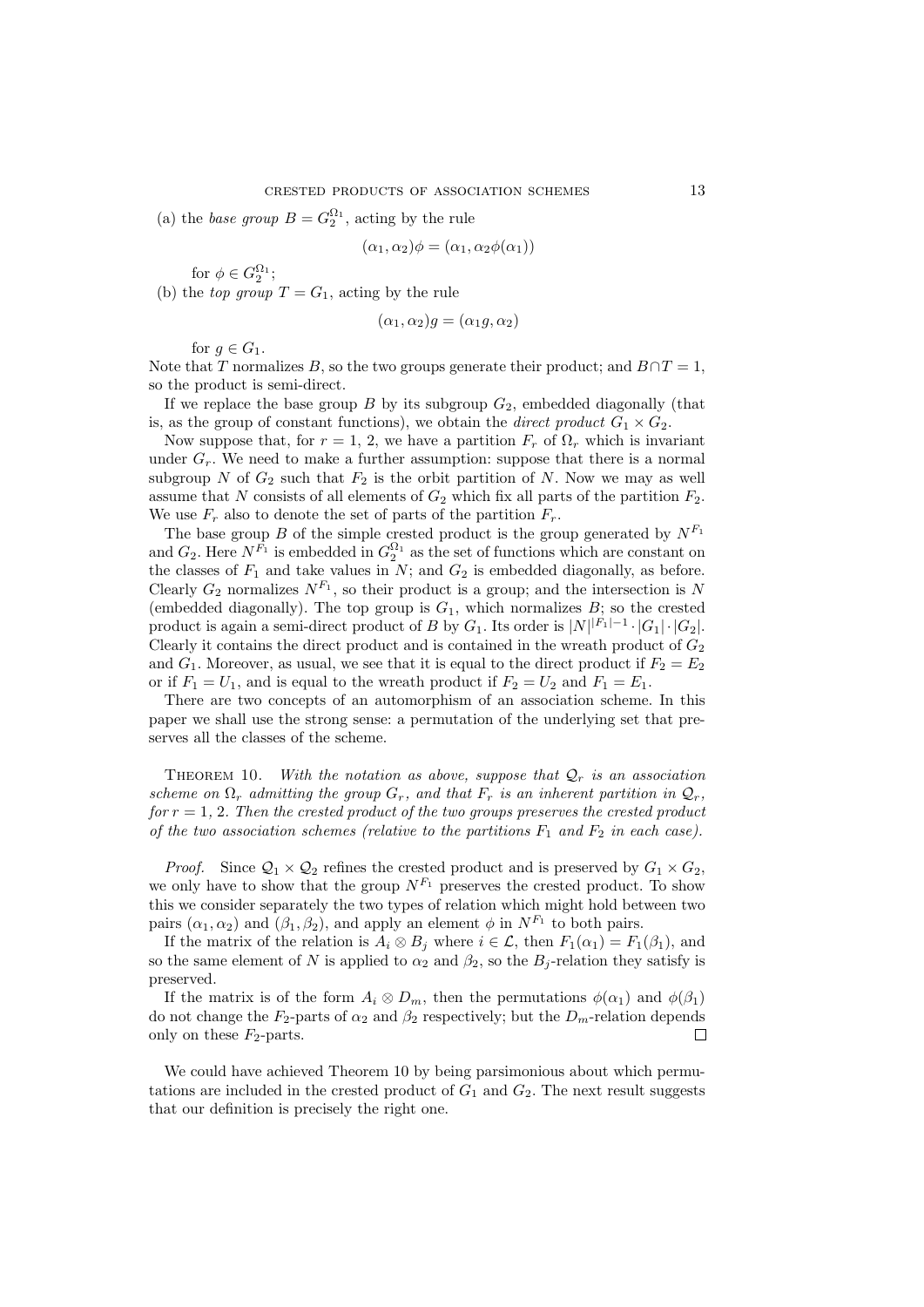THEOREM 11. Suppose that, for  $r = 1, 2$ , the classes of  $\mathcal{Q}_r$  are the orbits of  $G_r$  on  $\Omega_r \times \Omega_r$ . Let  $F_1$  be an inherent partition in  $\mathcal{Q}_1$  and N a normal subgroup of  $G_2$ . Let  $F_2$  be the orbit partition of N on  $\Omega_2$ . Then  $F_2$  is inherent in  $\mathcal{Q}_2$ , and the classes of the crested product  $Q$  of  $Q_1$  and  $Q_2$  with respect to  $F_1$  and  $F_2$  are the orbits of the crested product G of  $G_1$  and  $G_2$  on  $(\Omega_1 \times \Omega_2) \times (\Omega_1 \times \Omega_2)$ .

*Proof.* Since  $G_2$  centralizes  $R_{F_2}$ , the corresponding relation is a union of classes in  $\mathcal{Q}_2$ , so  $F_2$  is inherent in  $\mathcal{Q}_2$ . Thus the crested product of the association schemes is defined. Even though N need not be the whole partwise stabilizer of  $F_2$ , the crested product of the groups is defined. Now Theorem 10 shows that each class of  $Q$  is a union of orbits of  $G$ , so we have to show that  $G$  is transitive on each class.

Suppose that  $((\alpha_1, \alpha_2),(\beta_1, \beta_2))$  and  $((\gamma_1, \gamma_2),(\delta_1, \delta_2))$  are in the same class of  $Q$ . Then  $(\alpha_1, \beta_1)$  and  $(\gamma_1, \delta_1)$  are in the same class of  $\mathcal{Q}_1$ , so there is an element of the top group  $G_1$  taking  $\alpha_1$  to  $\gamma_1$  and  $\beta_1$  to  $\delta_1$ . Hence we may assume that  $\alpha_1 = \gamma_1$ and  $\beta_1 = \delta_1$ .

If the class of Q has relation matrix  $A_i \otimes B_j$  then  $(\alpha_2, \beta_2)$  and  $(\gamma_2, \delta_2)$  are in the same class of  $\mathcal{Q}_2$ . The crested product contains  $G_2$  acting diagonally, and there is an element of  $G_2$  taking  $(\alpha_2, \beta_2)$  to  $(\gamma_2, \delta_2)$ .

Otherwise, the class of Q has relation matrix  $A_i \otimes D_m$  for i not in  $\mathcal{L}$ , so  $\alpha_1$ and  $\beta_1$  are not in the same part of  $F_1$ . There is some j in  $\mathcal{K}_2$  for which  $D_m$  is a scalar multiple of  $B_j R_{F_2}$ . Hence there are points  $\varepsilon$  and  $\zeta$  in  $\Omega_2$  such that  $(\alpha_2, \varepsilon)$ and  $(\gamma_2, \zeta)$  are in the  $B_j$ -relation while  $(\varepsilon, \beta_2)$  and  $(\zeta, \delta_2)$  are pairs in the same parts of  $F_2$ . There is an element  $\phi_0$  in  $G_2$  taking  $(\alpha_2, \varepsilon)$  to  $(\gamma_2, \zeta)$ , and elements  $h_1$ and  $h_2$  in N with  $\varepsilon h_1 = \beta_2$  and  $\zeta h_2 = \delta_2$ . Since  $\alpha_1$  and  $\beta_1$  are in different parts of  $F_1$ , there are elements  $\phi_1$  and  $\phi_2$  of  $N^{F_1}$  with  $\phi_1(\alpha_1) = \phi_2(\alpha_1) = 1$ ,  $\phi_1(\beta_1) =$  $h_1^{-1}$  and  $\phi_2(\beta_1) = h_2$ . Now G contains  $\phi_1 \phi_0 \phi_2$  and  $((\alpha_1, \alpha_2), (\beta_1, \beta_2))\phi_1 \phi_0 \phi_2 =$  $((\alpha_1, \alpha_2),(\beta_1, \varepsilon))\phi_0\phi_2 = ((\alpha_1, \gamma_2),(\beta_1, \zeta))\phi_2 = ((\alpha_1, \gamma_2),(\beta_1, \delta_2)).$  $\Box$ 

REMARK. In fact, we can prove something a little stronger. A homogeneous coherent configuration  $[14]$  is a generalization of association scheme in which the symmetry condition is weakened to the condition that the transpose of every adjacency matrix is also an adjacency matrix. The crested product of homogeneous coherent configurations can be defined in just the same way as for association schemes. If  $G_r$ is transitive on  $\Omega_r$  then the orbits of  $G_r$  on  $\Omega_r \times \Omega_r$  form a homogeneous coherent configuration. The proofs of Theorems 10 and 11 show that the orbit partition of the crested product of two transitive groups is the crested product of the orbit partitions of the two groups.

REMARK. If the groups  $G_1$  and  $G_2$  have regular abelian subgroups  $A_1$  and  $A_2$ , then the condition (implicit in Theorem 10) that the inherent partition  $F_2$  is the orbit partition of a normal subgroup of  $G_2$  is automatically satisfied. Also, the crested product has a regular abelian subgroup  $A_1 \times A_2$ . In particular, the association scheme has a dual [13]. Theorem 9 shows that this is the crested product in reverse order of the duals of the two schemes (using the dual inherent partitions).

REMARK. There is another similar permutation group, obtained by taking instead the base group to be the product of  $N^{\Omega_1}$  and  $G_2^{F_1}$ . Their intersection is  $N^{F_1}$ , and again the top group normalizes the base group. The new group is equal to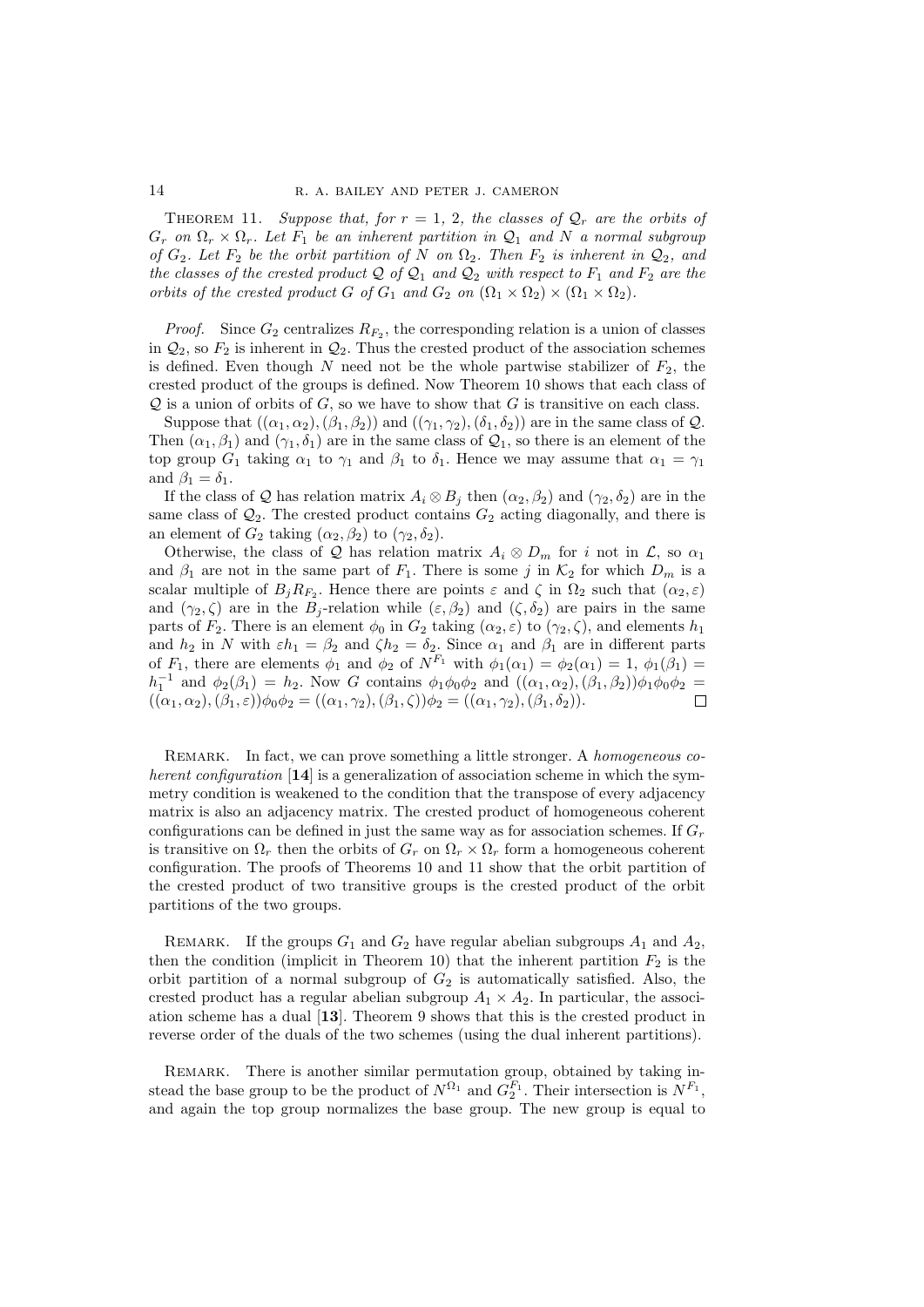the direct product if  $F_2 = E_2$  and  $F_1 = U_1$ , and is equal to the wreath product if  $F_2 = U_2$  or if  $F_1 = E_1$ . This suggests that there might be a different sort of crested product of association schemes, so that the analogue of the preceding theorem holds. In Section 8 we define a more general product which has both of these as special cases.

### 8. A more general product of association schemes

Let  $\mathcal F$  be a set of inherent partitions of  $\mathcal Q_1$  which contains  $U_1$  and is closed under ∧ and  $\vee$  (except that we do not require that  $\mathcal F$  contain the empty supremum  $E$ ). For each F in F, let  $\mathcal{L}_F$  be the set of indices in  $\mathcal{K}_1$  such that  $A_i$  is a component relation of  $R_F$ . Use Möbius inversion to obtain  $\mathcal{J}_F$  as the set of i such that F is minimal subject to  $i \in \mathcal{L}_F$ . The sets  $\mathcal{J}_F$ , for F in F, partition  $\mathcal{K}_1$ , because F contains  $U_1$  and is closed under  $\wedge$ . Write  $F_0$  for the unique minimal partition in  $\mathcal{F}$ .

Further, suppose that  $\psi$  is a map from  $\mathcal F$  to the set of inherent partitions of  $\mathcal Q_2$ with the properties that  $\psi(F_0) = E_2$  and  $\psi$  preserves order and suprema. Note that  $\psi$  need not be one-to-one nor preserve infima. For F in F, write  $\mathcal{D}_F$  for the set of adjacency matrices of the ideal partition  $\vartheta(\psi(F))$ .

The adjacency matrices of the *extended crested product*  $Q$  of  $Q_1$  and  $Q_2$  with respect to  $\mathcal F$  and  $\psi$  are

# $A_i \otimes D$  for i in  $\mathcal{J}_F$  and D in  $\mathcal{D}_F$

for all F in F. Clearly they are all symmetric. Since  $\sum_{D \in \mathcal{D}_F} D = J_{\Omega_2}$ , their sum is for all F in F. Clearly they are all symmetric. Since  $\sum_{D \in \mathcal{D}_F} D = J_{\Omega_2}$ , their sum is  $\sum_{i \in \mathcal{K}_1} A_i \otimes J_{\Omega_2}$ , which is  $J_{\Omega_1 \times \Omega_2}$ . We have  $I_{\Omega_1} = A_0 \in \mathcal{J}_{F_0}$  and  $I_{\Omega_2} = B_0 \in \mathcal{D}_{F_0}$  ${B_j : j \in \mathcal{K}_2}$  because  $\psi(F_0) = E_2$ , so Q contains  $I_{\Omega_1 \times \Omega_2}$ . If  $G \preccurlyeq F$  then  $\psi(G) \preccurlyeq$  $\psi(F)$  so  $\mathcal{A}_2 | \psi(F) \leq \mathcal{A}_2 | \psi(G)$  and therefore the span A of the adjacency matrices is  $\sum_{F \in \mathcal{F}} [\mathcal{A}_1|_F \otimes \mathcal{A}_2]^{\psi(F)}$ . Consider partitions F and G in F. The subalgebras of the subschemes are ordered in the same way as the inherent partitions, so  $\mathcal{A}_1|_F\mathcal{A}_1|_G \subseteq$  $\mathcal{A}_1|_{F \vee G}$ . Also  $\mathcal{A}_2|\psi(F) \mathcal{A}_2|\psi(G)$  is the ideal of  $\mathcal{A}_2$  generated by  $R_{\psi(F)}R_{\psi(G)}$ , which is proportional to  $R_{\psi(F)\vee \psi(G)}$ , which is  $R_{\psi(F\vee G)}$ , so  $\mathcal{A}_2\vert \psi(F)\mathcal{A}_2\vert \psi(G)\vert = \mathcal{A}_2\vert \psi(F\vee G)\vert$ . Hence  $A$  is closed under multiplication and so  $Q$  is an association scheme.

Here are some special cases of the extended crested product.

- (1)  $\mathcal{F} = \{U_1\}, \psi(U_1) = E_2$  gives the direct product.
- (2)  $\mathcal{F} = \{E_1, U_1\}, \psi(X_1) = X_2$  for  $X \in \{E, U\}$  gives the wreath product.
- (3)  $\mathcal{F} = \{F_1, U_1\}, \psi(F_1) = E_2, \psi(U_1) = F_2$  gives the simple crested product.
- (4)  $\mathcal{F} = \{E_1, F_1, U_1\}, \psi(X_1) = X_2$  for  $X \in \{E, F, U\}$  gives the product hinted at in the final remark in Section 7.

It is curious that the 'non-standard' crested product has a neater definition in these terms than the 'standard' one does.

This more general version of the crested product still has  $E_1 \times U_2$  as an inherent partition whose subschemes are isomorphic to  $\mathcal{Q}_2$  and whose quotient scheme is isomorphic to  $\mathcal{Q}_1$ . Nonetheless, there are, in general, many extensions of  $\mathcal{Q}_2$  by  $\mathcal{Q}_1$ that do not arise as crested products. Any Latin square of order  $n$  is an extension of  $\underline{n}$  by  $\underline{n}$  but is not a crested product. See [18] for many more examples.

If  $\mathcal{Q}_r$  is the association scheme of an orthogonal block structure  $\mathcal{G}_r$  for  $r = 1, 2$ then the extended crested product of  $\mathcal{Q}_1$  and  $\mathcal{Q}_2$  with respect to  $\mathcal F$  and  $\psi$  is the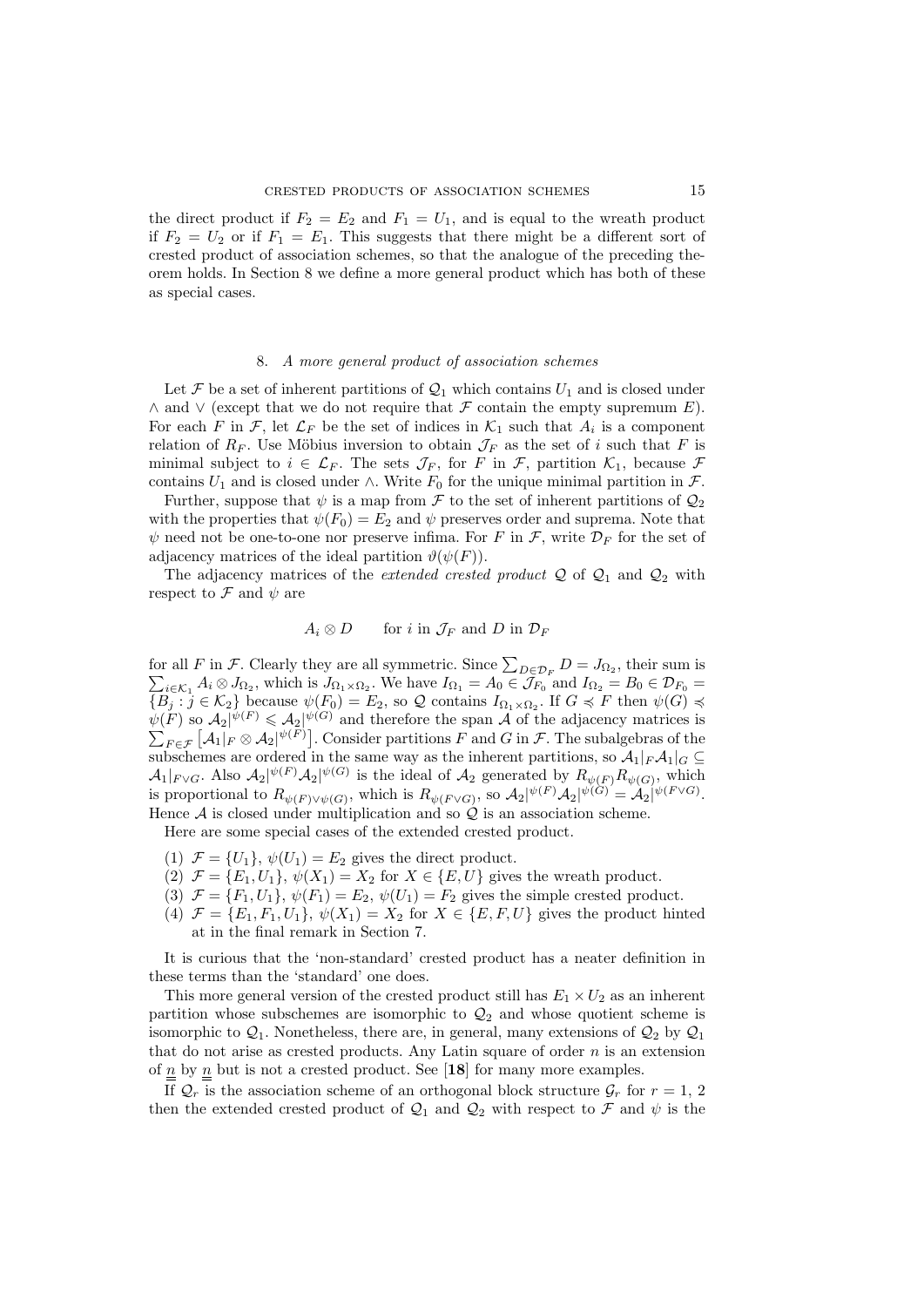association scheme of the orthogonal block structure

$$
\bigcup_{F \in \mathcal{F}} \{H_1 \times H_2 : H_1 \in \mathcal{G}_1, H_2 \in \mathcal{G}_2, H_1 \preccurlyeq F, H_2 \succcurlyeq \psi(F)\}.
$$

It is not immediately obvious that this is closed under ∧. However, suppose that  $H_1 \preccurlyeq F \in \mathcal{F}, K_1 \preccurlyeq G \in \mathcal{F}, \psi(F) \preccurlyeq H_2 \text{ and } \psi(G) \preccurlyeq K_2. \text{ Then } H_1 \wedge K_1 \preccurlyeq F \wedge G \in$ F, and  $\psi(F \wedge G) \preccurlyeq \psi(F) \wedge \psi(G) \preccurlyeq H_2 \wedge K_2$ , because  $\psi$  preserves order: hence  $(H_1 \wedge K_1) \times (H_2 \wedge K_2)$  is in the orthogonal block structure.

EXAMPLE 5. Take four association schemes  $\mathcal{Q}_{rs}$  for r, s in {1, 2}. For  $r = 1, 2$ , the direct product  $\mathcal{Q}_{r1} \times \mathcal{Q}_{r2}$  has inherent partitions  $E_{r1} \times E_{r2}$ ,  $E_{r1} \times U_{r2}$ ,  $U_{r1} \times E_{r2}$ and  $U_{r1} \times U_{r2}$ . Take  $\psi(X_{1s} \times Y_{1s}) = X_{2s} \times Y_{2s}$  for s in  $\{1,2\}$  and X, Y in  $\{E, U\}$ . Then the extended crested product of  $Q_{11} \times Q_{12}$  and  $Q_{21} \times Q_{22}$  with respect to  $\psi$ is  $(Q_{11}/Q_{21}) \times (Q_{12}/Q_{22})$ , so this construction does seem to precisely capture the idea of putting F above  $\psi(F)$  but no more.

EXAMPLE 6. For  $r = 1, 2$ , let  $\mathcal{Q}_r$  be the association scheme of the Latin square orthogonal block structure whose non-trivial partitions are  $R_r$ ,  $C_r$  and  $L_r$ . Put  $\mathcal{F} = \{E_1, L_1, U_1\}$  and  $\psi(X_1) = X_2$  for X in  $\{E, L, U\}$ . The extended crested product is shown in Figure 3.



FIGURE 3. Extended crested product of two Latin squares

As before, the height of the lattice of the extended crested product of two orthogonal block structures is the sum of the original two heights. Examination of the small number of possible cases shows that the orthogonal block structure in Figure 3 cannot be attained from smaller structures by the simple crested product. Hence the extension gives something genuinely new.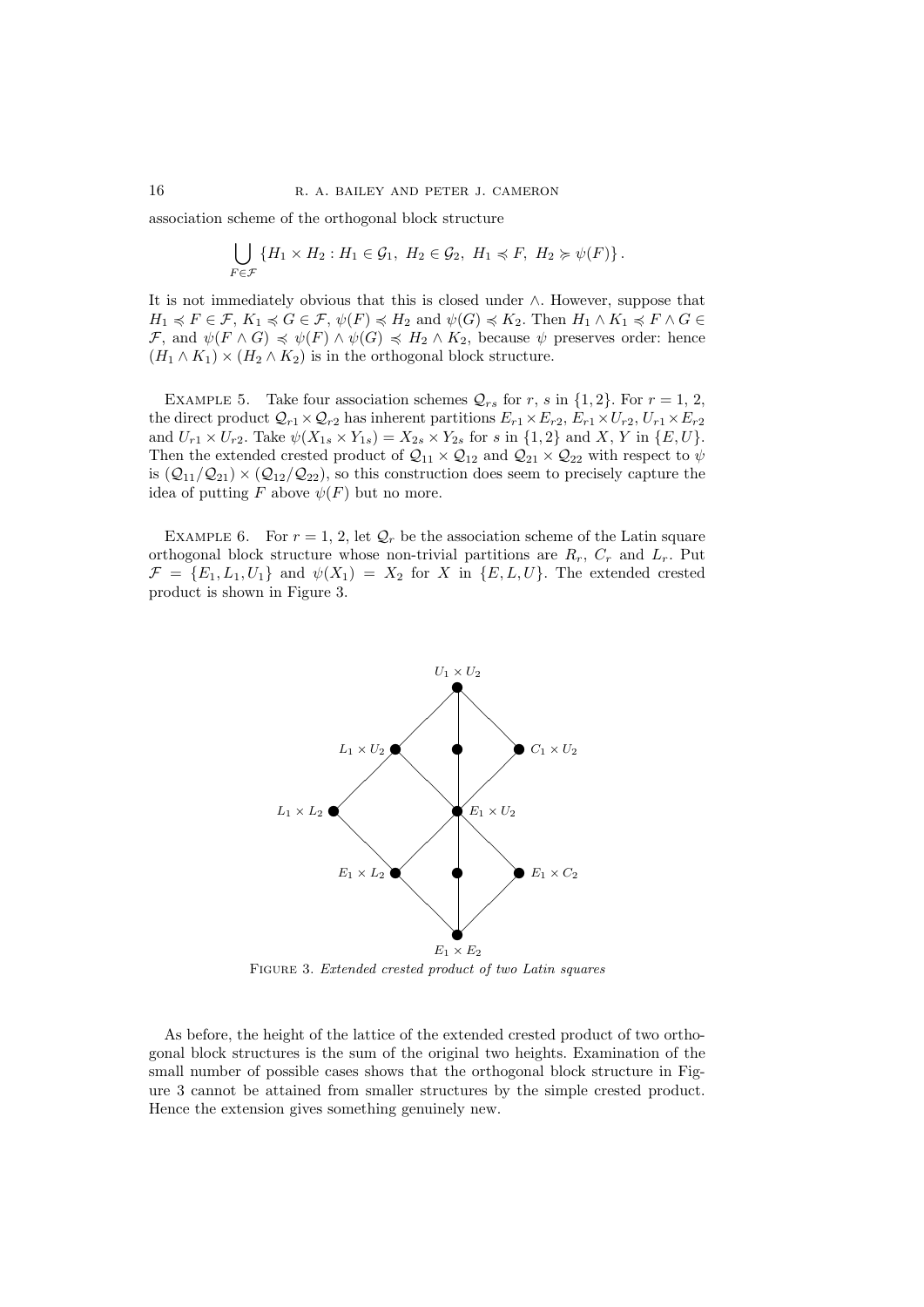### 9. A more general product of permutation groups

We can make a similar definition of the extended crested product of two permutation groups  $(G_1, \Omega_1)$  and  $(G_2, \Omega_2)$ .

Let F be a set of  $G_1$ -invariant partitions of  $\Omega_1$ .

Let  $\mathcal N$  be a set of normal subgroups of  $G_2$ , closed under intersection (in particular, N contains the empty intersection  $G_2$ ), and let  $\rho$  be an order-preserving map from F onto N. For N in N, let  $F(N)$  be the orbit partition of N. If  $N_1$  and  $N_2$  are in N then  $F(N_1)$  is orthogonal to  $F(N_2)$  and  $F(N_1) \vee F(N_2)$  is the orbit partition of  $N_1N_2$ . Even if  $N_i$  is the whole partwise stabilizer of  $F(N_i)$  for  $i = 1, 2$ , the partwise stabilizer of  $F(N_1) \vee F(N_2)$  may be larger than  $N_1N_2$ , so in general we do not insist on this condition.

Now the base group  $B$  of the extended crested product is defined to be the group generated by the subgroups  $\rho(F)^F$  for  $F \in \mathcal{F}$ . (As usual,  $\rho(F)^F$  is embedded in  $G_2^{\Omega_1}$  as the set of functions constant on parts of F and taking values in  $\rho(F)$ .)

The extended crested product is generated by the base group and the group  $G_1$ acting coordinatewise, as before. It is clear that each subgroup  $\rho(F)^F$  is normalized by  $G_1$ , so we do have a semi-direct product; but the structure of the base group is less clear.

EXAMPLE 7. Let  $\Omega_1$  be  $\underline{2} \times \underline{2}$  and let  $G_2$  be the dihedral group

$$
\langle a, b; a^4 = b^2 = 1, bab = a^{-1} \rangle
$$

acting on the corners of a square. Take  $F_1$  and  $F_2$  to be the partitions of  $\Omega_1$  into rows and columns respectively, with  $\rho(F_1) = \langle a^2, b \rangle$  and  $\rho(F_2) = \langle a^2, ab \rangle$ .

Figure 4 shows elements  $\phi_i$  in  $\rho(F_i)^{F_i}$  for  $i = 1, 2$ , and their product  $\phi_1 \phi_2$ . It is readily checked that there are no elements  $\phi'_i$  in  $\rho(F_i)^{F_i}$  for  $i=1, 2$  such that  $\phi'_2\phi'_1 = \phi_1\phi_2$ . Hence these two subgroups do not commute, so their product is not a group.



FIGURE 4. Non-commuting subgroups of the base group in Example 7

Nonetheless, we can indeed prove that the base group  $B$  is the product, in a suitable order, of all the subgroups that generate it. We use the fact that every partial order can be embedded in a total order.

THEOREM 12. Suppose that  $|\mathcal{F}| = n$ . Relabel the partitions in F by 1, ..., n such that  $i \leq j$  whenever  $F_i \preccurlyeq F_j$ . Put  $N_i = \rho(F_i)$  and  $B_i = N_i^{F_i}$  for  $i = 1, \ldots, n$ . Then  $B_1B_2...B_n$  is a group.

Proof. Assume for induction that

(b)  $C_i$  commutes with  $B_j$  whenever  $i < j \leq n$ .

<sup>(</sup>a)  $B_1 B_2 \ldots B_i$  is a group  $C_i$ ;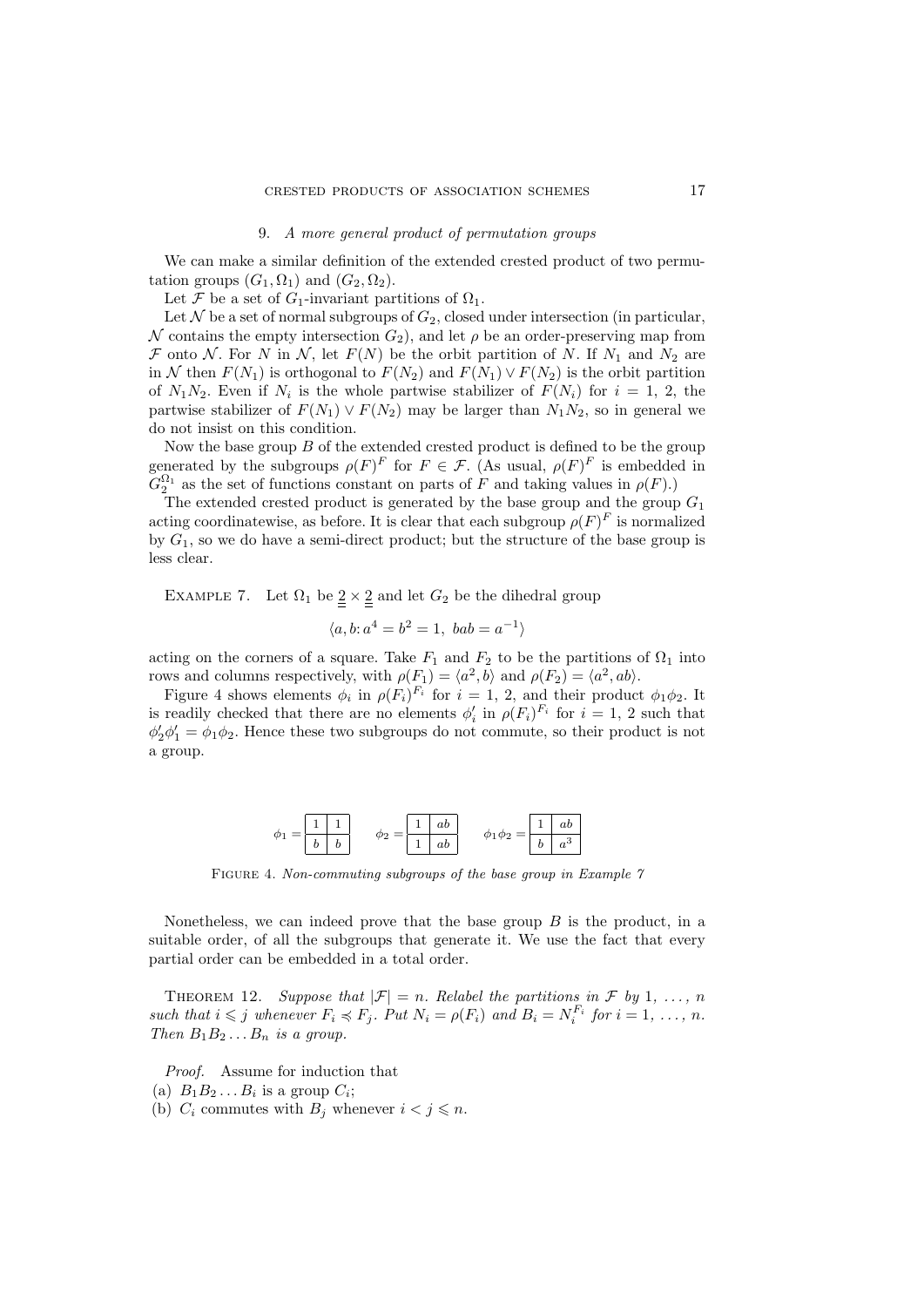#### 18 R. A. BAILEY AND PETER J. CAMERON

These statements are both true when  $i = 0$ , for then  $C_i$  is the trivial group.

Assume that both are true for all non-negative integers less than i. Statement (b) for  $i-1$  shows that  $C_{i-1}B_i$  is a group, so that (a) is true for i.

Consider the product  $C_iB_j$ , where  $i < j \leq n$ . If  $F_i \preccurlyeq F_j$  then  $B_j$  normalizes  $B_i$  so  $B_i B_j = B_j B_i$ . Otherwise, since N is meet-closed and  $\rho$  is onto, there is some k with  $1 \leq k \leq i - 1$  and  $F_k \preccurlyeq F_i \wedge F_j$  and  $\rho(F_k) = N_i \cap N_j$ . If  $\phi_i \in B_i$ and  $\phi_j \in B_j$  then  $\phi_i$  and  $\phi_j$  take constant values (in  $N_i$  and  $N_j$  respectively) throughout each part of  $F_k$ , and these values commute modulo  $N_i \cap N_j$ , which is  $N_k$ . Hence  $B_k B_i B_j = B_k B_j B_i$ . Use of (b) for  $i-2, i-3, \ldots, k$  shows that  $C_{i-1} = B_1 B_2 \dots B_{i-1} = B_{i-1} B_{i-2} \dots B_{k+1} B_1 B_2 \dots B_k$ . Therefore

$$
C_i B_j = C_{i-1} B_i B_j = B_{i-1} B_{i-2} \dots B_{k+1} B_1 B_2 \dots B_k B_i B_j
$$
  
=  $B_{i-1} B_{i-2} \dots B_{k+1} B_1 B_2 \dots B_k B_j B_i$   
=  $C_{i-1} B_j B_i$ .

In both cases,  $C_i B_j = C_{i-1} B_j B_i$ , which is equal to  $B_j C_{i-1} B_i$  by (b) for  $i-1$ , which is  $B_j C_i$ . Thus statement (b) is true for *i*.

Now it is easily checked that both crested products of groups mentioned in Section 7 are indeed produced by this construction: for the simple crested product  $\mathcal{F} = \{F_1, U_1\}, \rho(F_1) = N$  and  $\rho(U_1) = G_2$ ; while the 'alternative' crested product is obtained when  $\mathcal{F} = \{E_1, F_1\}, \rho(E_1) = N$  and  $\rho(F_1) = G_2$ . Also, the extended crested product contains the direct product and is contained in the wreath product.

At first sight it seems strange that, for the group construction,  $\mathcal F$  does not need to be closed under  $\vee$  and  $\wedge$ . However, suppose that  $F_1$  and  $F_2$  are incomparable partitions in F. Then  $N_i^{F_i}$  contains  $N_i^{F_1 \n\vee F_2}$  for  $i = 1, 2$  and so the base group contains  $(N_1N_2)^{F_1\vee F_2}$ . The orbits of  $N_1 \cap N_2$  may be smaller than the parts of  $F(N_1) \wedge F(N_2)$  but there is some k with  $F_k \preccurlyeq F_1 \wedge F_2$  and  $N_k = N_1 \cap N_2$ , so the base group contains  $(N_1 \cap N_2)^{F_k}$ , which contains  $(N_1 \cap N_2)^{F_1 \wedge F_2}$ . Thus including  $F_1 \vee F_2$  and  $F_1 \wedge F_2$  in  $\mathcal F$  and putting  $\rho(F_1 \vee F_2) = N_1N_2$  and  $\rho(F_1 \wedge F_2) = N_1 \cap N_2$ still satisfies all the conditions but adds nothing to the base group.

## 10. Linking the groups to the schemes

It is rather curious that the conditions on  $\mathcal F$  and  $\psi$  needed to ensure that the extended crested product of association schemes is indeed an association scheme are slightly different from those on  $\mathcal F$  and  $\rho$  which we require to ensure that the base group of the extended crested product of permutation groups is the product of its generating subgroups.

In order to link the extended crested product of permutation groups to the extended crested product of association schemes, we need to introduce an interesting operator on semi-lattices. If  $\mathcal F$  is a meet-closed poset, define  $F^{\perp}$ , for F in  $\mathcal F$ , to be the infimum of all those K in F for which  $K \nless F$ . By convention, the empty infimum is the relevant maximal element, so that if  $\mathcal F$  consists of partitions and F is uniquely maximal in  $\mathcal F$  then  $F^{\perp} = U$ , while if  $\mathcal F$  consists of normal subgroups of a group G and F is uniquely maximal in  $\mathcal F$  then  $F^{\perp} = G$ . The map  $F \mapsto F^{\perp}$ preserves order and infima and has the property that, for any  $F_1$ ,  $F_2$  in  $\mathcal F$ , either  $F_1 \preccurlyeq F_2$  or  $F_2^{\perp} \preccurlyeq F_1$ . However, this map need not be one-to-one.

Dually, if  $\tilde{\mathcal{F}}$  is join-closed then define  $F^{\top}$ , for F in  $\mathcal{F}$ , to be the supremum of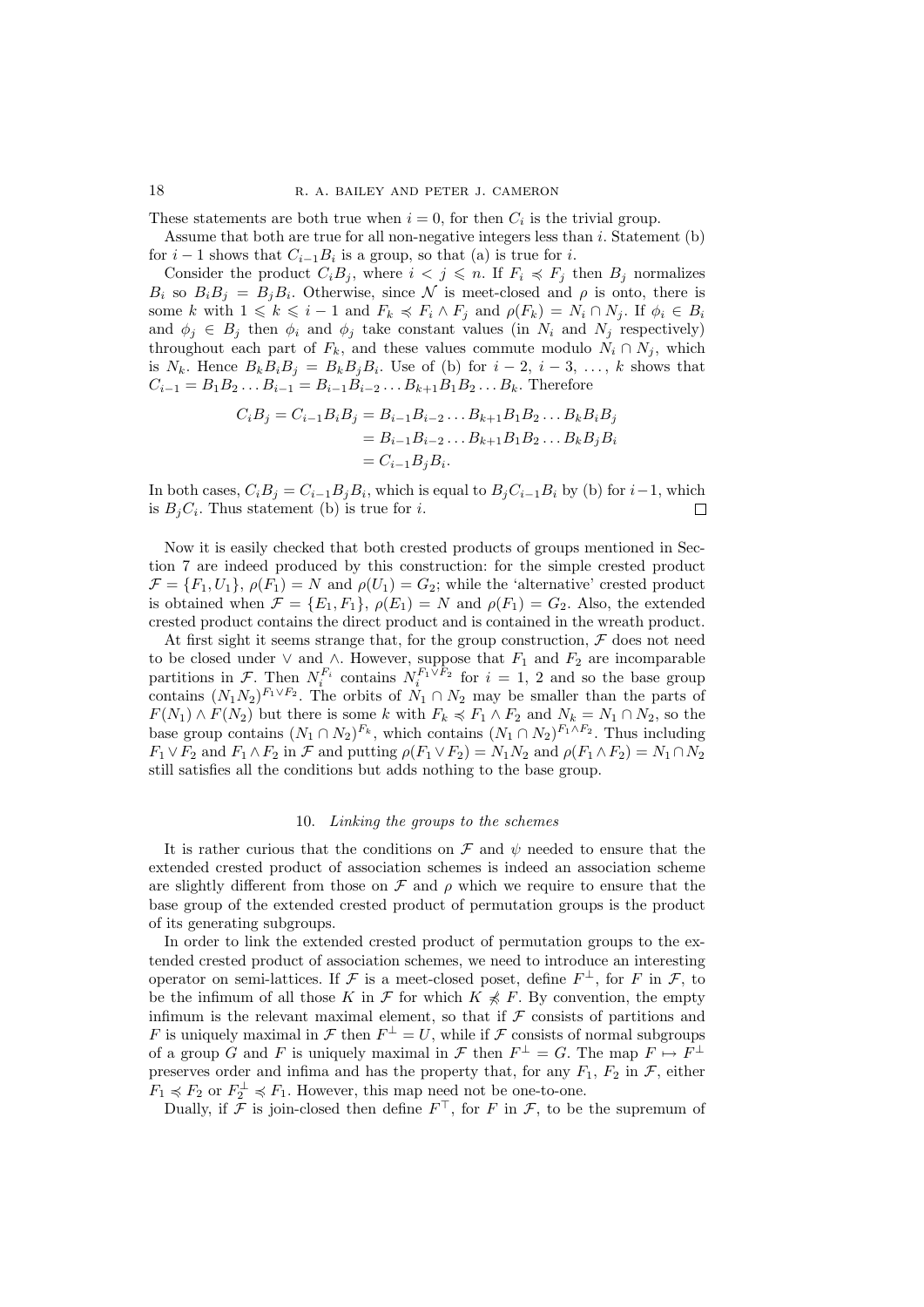all those K in F for which  $K \not\geq F$ . Then the map  $F \mapsto F^{\top}$  preserves order and suprema, and either  $F_1 \preccurlyeq F_2$  or  $F_2 \preccurlyeq F_1^{\top}$ .

LEMMA 13. Let  $F$  be a lattice.

- (a) If  $F \in \mathcal{F}$  and  $F \not\preccurlyeq F^{\top}$  then  $F^{\top \perp} = F$ .
- (b) If F is distributive and  $F \in \mathcal{F}$  and F is join-irreducible then  $F \nless F^{\top}$ .

Proof.

- (a) For K in F, if  $K \nless F^{\top}$  then  $F \preccurlyeq K$ . Hence  $F \preccurlyeq F^{\top}$ . If  $F \nless F^{\top}$  then  $F^{\top \perp} \preccurlyeq F$ . Therefore  $F^{\top \perp} = F$ .
- (b) By definition,  $F^{\top} = \bigvee \{ K : K \not\geq F \}$ , so distributivity implies that  $F \wedge F^{\top} =$  $\bigvee \{F \wedge K : K \neq F\}.$  If  $K \neq F$  then  $F \wedge K \neq F$ , so  $\bigvee \{F \wedge K : K \neq F\}$ cannot be equal to F, because F is join-irreducible. Hence  $F \wedge F^{\top} \neq F$ , and so  $F \not\preccurlyeq F^{\top}$ .

In order that the extended crested product of groups preserve the extended crested product of the association schemes, we need the sets of conditions for the two products to be defined, and a link between  $\psi$  and  $\rho$ . We obtain the link by applying the operator  $\perp$  to the set of normal subgroups of  $G_2$  which are the partwise stabilizers of the partitions  $\psi(F)$ .

THEOREM 14. Suppose that  $\mathcal{F}_r$  is a set of inherent partitions in the association scheme  $\mathcal{Q}_r$  on  $\Omega_r$ , and that the permutation group  $G_r$  preserves the classes of  $\mathcal{Q}_r$ , for  $r = 1, 2$ . Suppose that  $\mathcal{F}_1$  contains  $U_1$  and is closed under  $\wedge$  and  $\vee$ , and that  $\psi$  is a map from  $\mathcal{F}_1$  to  $\mathcal{F}_2$  which preserves order and suprema and which carries the unique minimal element  $F_0$  of  $\mathcal{F}_1$  to  $E_2$ . For F in  $\mathcal{F}_1$ , suppose that there exists a normal subgroup  $N_{\psi(F)}$  of  $G_2$  whose orbit partition is  $\psi(F)$ , and let  $\rho(F)$  be the intersection of the  $N_{\psi(H)}$  for H in  $\mathcal{F}_1$  with  $H \nless F$ . Then the crested product of  $G_1$ and  $G_2$  with respect to  $\rho$  preserves the classes of the crested product of  $\mathcal{Q}_1$  and  $\mathcal{Q}_2$ with respect to  $\psi$ .

*Proof.* Put  $\mathcal{N} = \rho(\mathcal{F}_1)$ . Then  $G_2 = \rho(U_1) \in \mathcal{N}$  and  $\rho(F) \cap \rho(H) = \rho(F \wedge H)$  for  $F, H$  in  $\mathcal{F}_1$ , so  $\rho$  satisfies the conditions to define the crested product of permutation groups.

The argument for preserving the association scheme is similar to that for the simple crested product. Suppose that the pairs  $(\alpha_1, \alpha_2)$  and  $(\beta_1, \beta_2)$  satisfy the relation with matrix  $A_i \otimes D$ , where  $i \in \mathcal{J}_F$  and  $D \in \mathcal{D}_F$ , and take  $\phi$  in  $(\rho(H))^H$ ; we must show that  $(\alpha_1, \alpha_2 \phi(\alpha_1))$  and  $(\beta_1, \beta_2 \phi(\beta_1))$  satisfy the same relation.

If  $F \preccurlyeq H$ , then  $\phi(\alpha_1) = \phi(\beta_1)$ , which is in  $G_2$  and preserves the D-relation. On the other hand, if  $F \nless H$ , then  $\rho(H)$  stabilizes  $\psi(F)$  partwise; however, the D-relation depends only on the  $\psi(F)$ -classes.  $\Box$ 

We now consider some examples.

In the case where  $\mathcal{F}_1$  is a chain, so that  $\rho(F)$  is the partwise stabilizer of the partition immediately above  $\psi(F)$  for  $F \neq U$ , we see that if  $F_1 \preccurlyeq F_2$  then  $(\rho(F_2))^{F_2}$ normalizes  $(\rho(F_1))^{F_1}$ , so the base group is their product. We have seen that the simple crested product and the modified version in Section 7 are examples.

 $\Box$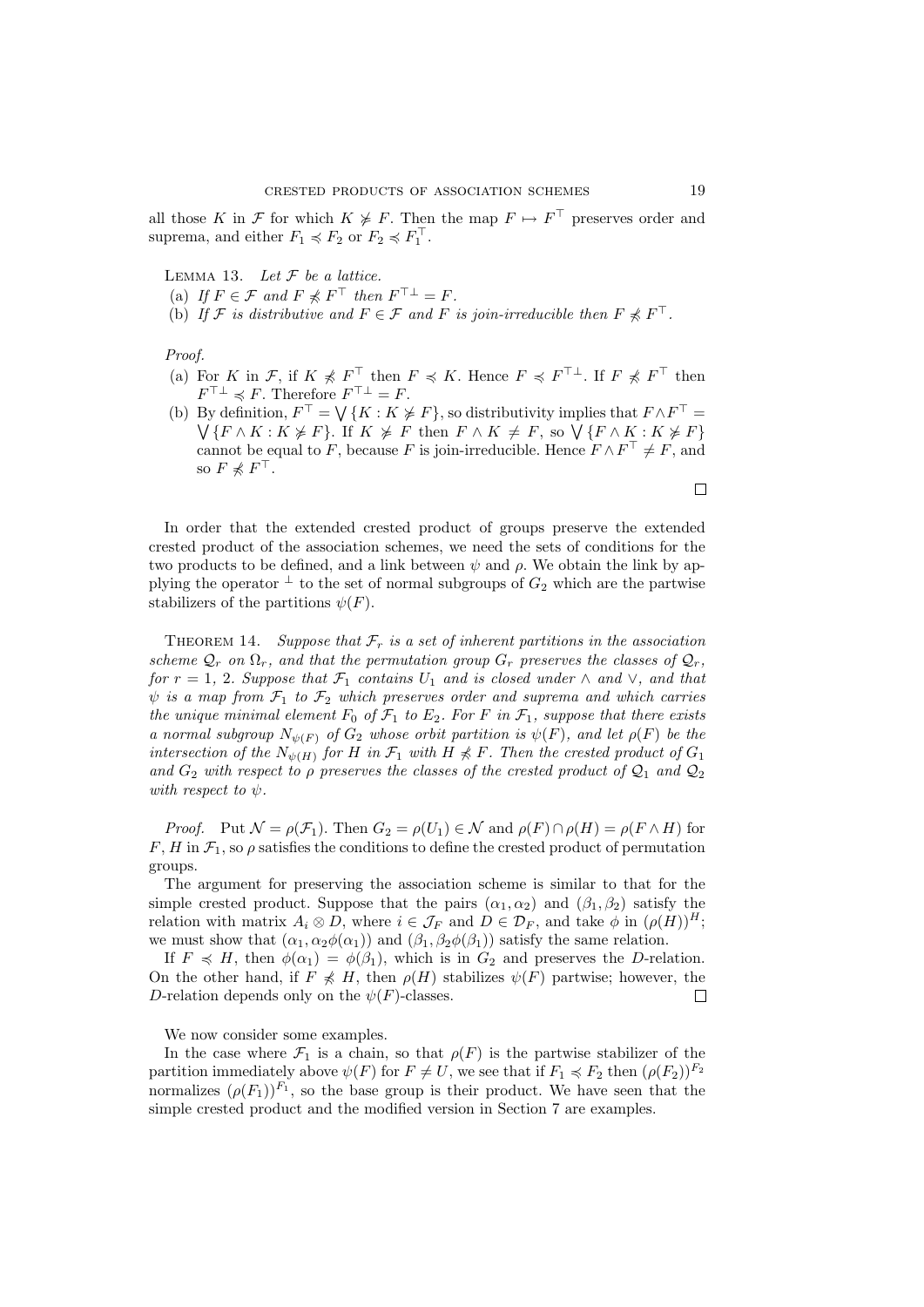EXAMPLE 8. In these examples, we assume that the set of partitions in each of  $\mathcal{Q}_1$  and  $\mathcal{Q}_2$  satisfy the appropriate order and meet relations in one of the diagrams in Figure 5. Moreover, we have partitions  $F_i$  for each label i in the diagram for  $\mathcal{Q}_1$ , partitions  $K_i$  for each label i in the diagram for  $\mathcal{Q}_2$ , and  $N_i$  is a normal subgroup of  $G_2$  whose orbit partition is  $K_i$ . We also assume that  $K_1 = E_1$  in each case, so that  $N_1 = 1$ , and that the coarsest partition shown is U.

First, take  $\mathcal{Q}_1$  and  $\mathcal{Q}_2$  both to have the inherent partitions in Figure 5(a), with the obvious isomorphism  $\psi$ . Then  $\rho(F_i) = N_i^{\perp} = N_1$  for all  $i \neq 5$ , while  $N_5^{\perp} = G_2$ . Therefore the extended crested product of the groups is just the direct product, even though the extended crested product of the association schemes is not.



Figure 5. Examples of extended crested products of groups

Secondly, we can take  $\mathcal{Q}_1$  and  $\mathcal{Q}_2$  to be as in Figures 5(b) and (a) respectively, with  $\psi(F_i) = K_i$  for  $i = 1, 2, 3, 4$  and  $\psi(F_i) = U$  otherwise. Then the base group of the extended crested product of the groups is just the product of  $G_2^{F_5}$ ,  $G_2^{F_6}$  and  $G_2^{F_7}$ : the partitions  $F_2$ ,  $F_3$ ,  $F_4$ ,  $K_2$ ,  $K_3$ , and  $K_4$  contribute nothing to the group even though they play a role in the association scheme.

If we reverse the roles of  $\mathcal{Q}_1$  and  $\mathcal{Q}_2$  then we can take  $\psi(F_i) = K_{i+3}$  for  $i = 2$ , 3, 4 and find that the base group of the extended crested product of the groups is generated by  $(N_6 \cap N_7)^{F_2}$ ,  $(N_5 \cap N_7)^{F_3}$ ,  $(N_5 \cap N_6)^{F_4}$  and  $G_2^U$ ; the subgroups  $N_5$ ,  $N_6$  and  $N_7$  do not appear in the expression for the base group.

However, if we take both  $\mathcal{Q}_1$  and  $\mathcal{Q}_2$  to be as in Figure 5(b), with the obvious isomorphism  $\psi$ , then, as we shall show in the next theorem, the group and the association scheme match perfectly, and we obtain a generalization of Theorem 11.

THEOREM 15. Suppose that, in addition to the hypotheses of Theorem 14, the following hold:

- (i)  $\mathcal F$  is distributive,
- (ii)  $\psi$  is a lattice isomorphism,
- (iii)  $N_{\psi(F_1)} \cap N_{\psi(F_2)} = N_{\psi(F_1) \wedge \psi(F_2)}$  and  $N_{\psi(F_1)} N_{\psi(F_2)} = N_{\psi(F_1) \vee \psi(F_2)}$ , for all  $F_1$  and  $F_2$  in  $\tilde{\mathcal{F}}$ , and
- (iv) the orbits of  $G_r$  on  $\Omega_1 \times \Omega_2$  are the classes of  $\mathcal{Q}_r$  for  $r = 1, 2$ . Then the orbits of G on  $\Omega \times \Omega$  are the classes of  $\mathcal{Q}$ .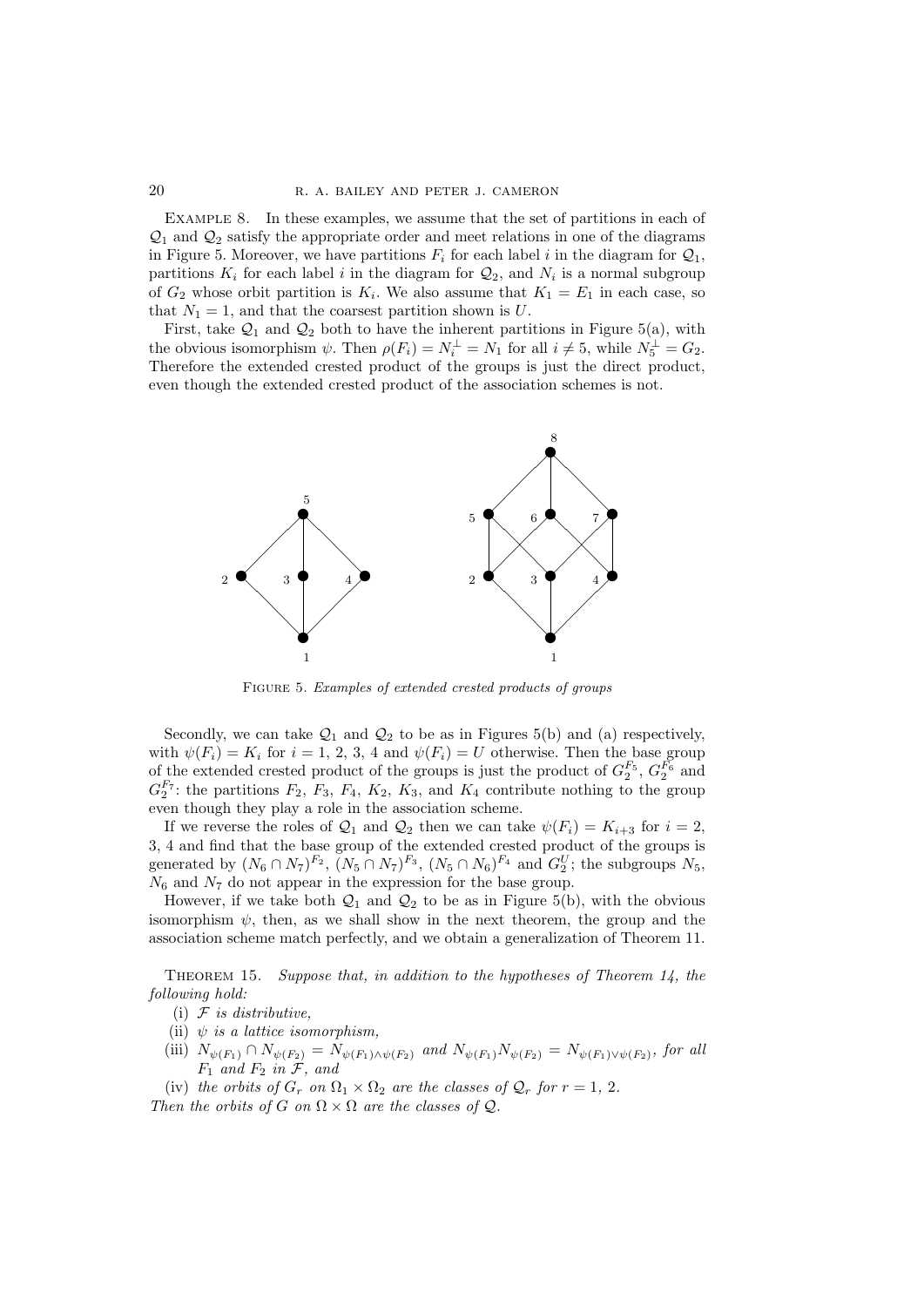*Proof.* Since we have already shown that G preserves the classes of  $Q$ , all we need to do is show that each class of  $\mathcal Q$  is a single orbit of G on  $\Omega \times \Omega$ .

Consider the class with adjacency matrix  $A_i \otimes D$ , where  $i \in \mathcal{J}_F$  and  $D \in \mathcal{D}_F$ for some F in F. Suppose that  $((\alpha_1, \beta_1),(\gamma_1, \delta_1))$  and  $((\alpha_2, \beta_2),(\gamma_2, \delta_2))$  are both in this class. There is an element of the top group which takes  $\alpha_1$  to  $\alpha_2$  and  $\gamma_1$  to  $\gamma_2$ , so we may suppose that  $\alpha_1 = \alpha_2 = \alpha$  and  $\gamma_1 = \gamma_2 = \gamma$ .

If F is the minimal element of F then  $\psi(F) = E_2$  so D is just an adjacency matrix for  $\mathcal{Q}_2$  and so there is some g in  $G_2$  with  $(\beta_1, \delta_1)g = (\beta_2, \delta_2)$ .

If F is not the minimal element of  $\mathcal F$  then there is a positive integer n and join-irreducibles  $H_1, \ldots, H_n$  in  $\mathcal F$  such that  $F = H_1 \vee \ldots \vee H_n$ . For  $m = 1$ , ..., n, Lemma 13(b) shows that  $H_m \not\preccurlyeq H_m^{\top}$ . Write  $N_m$  for  $N_{\psi(H_m)}$ . Because  $\psi$  and the map  $\psi(K) \mapsto N_{\psi(K)}$  are both lattice isomorphisms, Lemma 13(a) shows that  $\rho(H_m^{\top}) = N_m$ , so that the base group contains  $N_m^{H_m^{\top}}$ .

Since  $(\beta_1, \delta_1)$  and  $(\beta_2, \delta_2)$  are both in the D-relation, there is some j in  $\mathcal{K}_2$  and points  $\varepsilon_1$ ,  $\varepsilon_2$  in  $\Omega_2$  such that  $(\beta_1, \varepsilon_1)$  and  $(\beta_2, \varepsilon_2)$  are in the  $B_j$ -class of  $\mathcal{Q}_2$  while  $\varepsilon_r$ is in the same part of  $\psi(F)$  as  $\delta_r$  for  $r = 1, 2$ . Now,  $\psi(F) = \psi(H_1) \vee \ldots \vee \psi(H_n)$ , and the matrices  $R_{\psi(H_m)}$  commute pairwise, so there are elements  $\zeta_{r0}, \zeta_{r1}, \ldots, \zeta_{rn}$ in  $\Omega_2$ , for  $r = 1, 2$ , such that  $\varepsilon_r = \zeta_{r0}$ ,  $\delta_r = \zeta_{rn}$ , and  $\zeta_{r,m-1}$  and  $\zeta_{r,m}$  are in the same part of  $\psi(H_m)$  for  $m = 1, \ldots, n$ .

The extended crested product  $G$  of the groups contains  $G_2$  acting diagonally, so it contains an element  $\phi_0$  taking  $(\beta_1, \varepsilon_1)$  to  $(\beta_2, \varepsilon_2)$ .

If  $\alpha$  and  $\gamma$  are in the same part of  $H_m^{\top}$ , then the definition of  $\mathcal{J}_F$  shows that  $H_m^{\perp} \geq F \geq H_m$ , which contradicts Lemma 13(b) for  $H_m$ . Hence  $\alpha$  and  $\gamma$  are in different parts of  $H_m^{\top}$  for  $m = 1, \ldots, n$ . For  $r = 1, 2$  and  $m = 1, \ldots, n$  there is an element  $g_{rm}$  in  $N_m$  such that  $\zeta_{r,m-1}g_{rm} = \zeta_{r,m}$ . Hence there are elements  $\phi_{1m}$ and  $\phi_{2m}$  in  $N_{m}^{H_{m}^{+}}$  such that  $\phi_{1m}(\alpha)$  and  $\phi_{2m}(\alpha)$  are the identity,  $\phi_{1m}(\gamma) = g_{1m}^{-1}$  and  $\phi_{2m}(\gamma) = g_{2m}$  for  $m = 1, \ldots, n$ . Now  $\beta_1 \phi_{1n}(\alpha) \ldots \phi_{11}(\alpha) \phi_0 \phi_{21}(\alpha) \ldots \phi_{2n}(\alpha) = \beta_2$ and  $\delta_1\phi_{1n}(\gamma)\ldots\phi_{11}(\gamma)\phi_0\phi_{21}(\gamma)\ldots\phi_{2n}(\gamma)=\delta_2.$ 

### 11. Remarks and problems

We have not attempted to calculate the character table of a generalized crested product, or to give conditions for the generalized crested product to have a formal dual.

Another generalization of direct and wreath product in the literature is that of the *generalized wreath product*  $[4, 5]$ . We do not define this here; but note that it is a product of a family of association schemes (or permutation groups) indexed by a partially ordered set, that it reduces to direct or wreath product in case the partially ordered set is a two-element antichain or chain respectively, and that the generalized wreath product of trivial association schemes is the scheme derived from a poset block structure (using the same poset).

One could now try to combine the two constructions. There are two possible ways in which this combination could take place. First, we could take the (extended) crested product of generalized wreath products. As noted above, a generalized wreath product of trivial schemes is a poset block structure, and we have already seen that a crested product of poset block structures is a poset block structure (so at least in this case we obtain nothing new).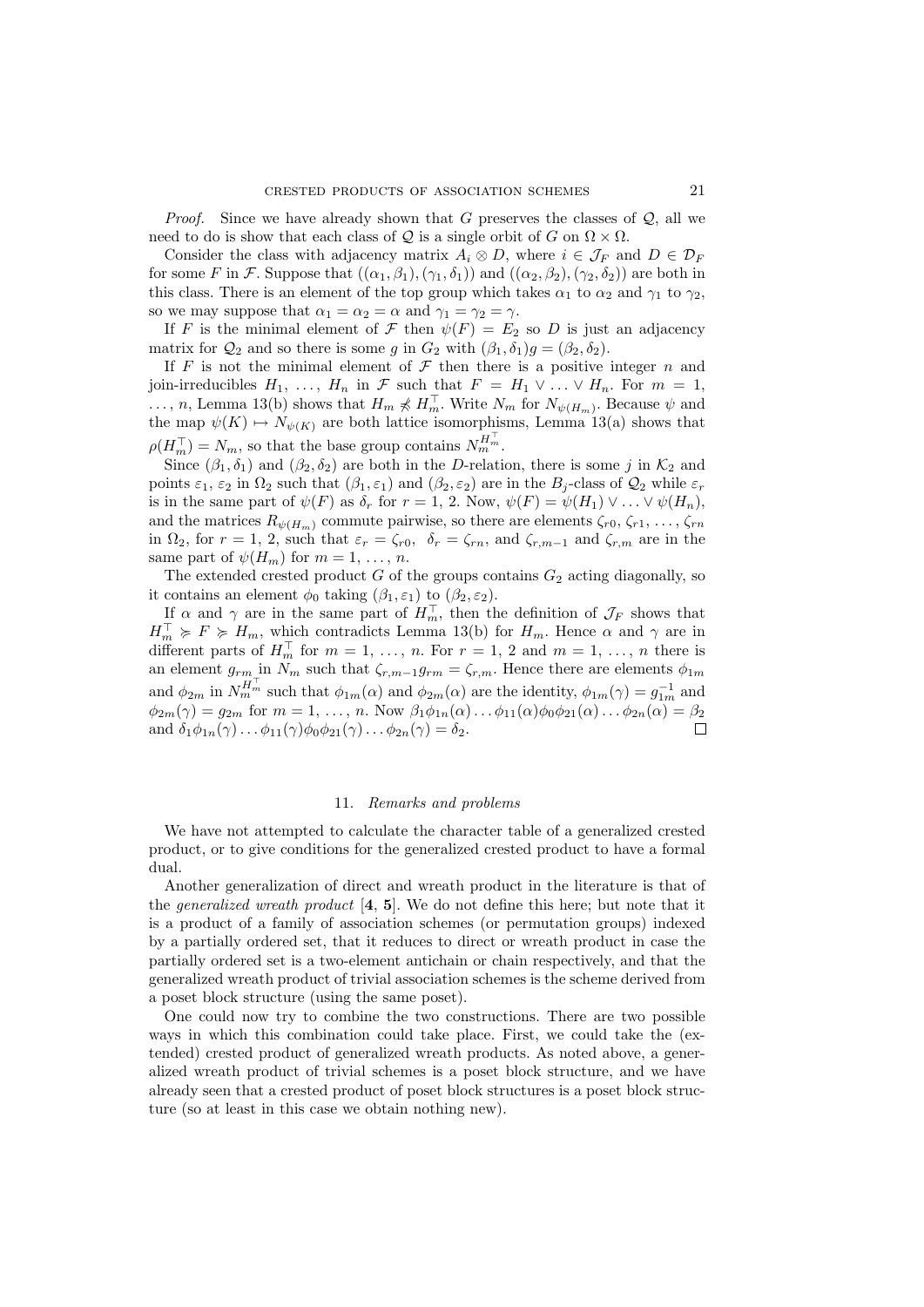The other possible combination is far more speculative. Thinking of a generalized wreath product as built from the ingredients "direct product" and "wreath product", applied to schemes whose indices are incomparable or comparable respectively, we could try to replace these ingredients by the more general notion of crested product. It is not even clear what kind of mathematical structure should replace the poset on the index set of the association schemes in order to describe such a construction!

An important question we have not considered is that of counting orbits of permutation groups on *n*-tuples of points (or more generally, of calculating the cycle index of permutation groups). We refer to [10] for the cycle index of the direct and wreath products (the first of these is, of course, well known). Also, in the paper  $[16]$ , the number of orbits on *n*-tuples of a generalized wreath product of symmetric groups is calculated. There are many open problems here.

## References

- 1. R. A. BAILEY, 'Factorial design and Abelian groups', Linear Algebra and its Applications 70 (1985) 349–368.
- 2. R. A. Bailey, 'Orthogonal partitions in designed experiments', Designs, Codes and Cryp $tography 8 (1996) 45-77.$
- 3. R. A. Bailey, 'Suprema and infima of association schemes', Discrete Mathematics 248 (2002)  $1-16$ .
- 4. R. A. Bailey, 'Generalized wreath products of association schemes', preprint, 2003.
- 5. R. A. Bailey, Cheryl E. Praeger, C. A. Rowley and T. P. Speed, 'Generalized wreath products of permutation groups', Proc. London Math. Soc., Series 3 47 (1983) 69–82.
- 6. E. BANNAI, 'An introduction to association schemes', Methods of Discrete Mathematics (eds. S. Löwe, F. Mazzocca, N. Melone and U. Ott), *Quaderni di Mathematica*, 5, (Dipartimento di Matematica della Seconda Università di Napoli, Napoli, 1999) 1–70.
- 7. E. Bannai and T. Ito, Algebraic Combinatorics. I: Association Schemes, (Benjamin, Menlo Park, California, 1984).
- 8. R. C. BOSE AND T. SHIMAMOTO, 'Classification and analysis of partially balanced incomplete block designs with two associate classes', Journal of the American Statistical Association 47 (1952) 151–184.
- 9. W. G. BRIDGES AND R. A. MENA, 'Rational circulants with rational spectra and cyclic strongly regular graphs', Ars Combinatorica 8 (1979) 143–161.
- 10. Peter J. Cameron, Daniele A. Gewurz and Francesca Merola, 'Product action', preprint, 2003.
- 11. P. J. CAMERON, J.-M. GOETHALS AND J. J. SEIDEL, 'The Krein condition, spherical designs, Norton algebras and permutation groups', Proceedings of the Koninklijke Nederlandse Akademie van Wetenschappen, Series A 81 (1978) 196–206.
- 12. P. J. CAMERON AND J. H. VAN LINT, Designs, Graphs, Codes and their Links, London Mathematical Society Student Texts, 22, (Cambridge University Press, Cambridge, 1991).
- 13. P. DELSARTE, An algebraic approach to the association schemes of coding theory, Ph. D. thesis, Universit´e Catholique de Louvain, 1973. (appeared as Philips Research Reports Supplement, No. 10, 1973)
- 14. D. G. Higman, 'Coherent configurations I', Geometriae Dedicata 4 (1975) 1–32.
- 15. J. A. NELDER, 'The analysis of randomized experiments with orthogonal block structure. I. Block structure and the null analysis of variance', Proceedings of the Royal Society of London, Series A 283 (1965) 147–162.
- 16. Cheryl E. Praeger, C. A. Rowley and T. P. Speed, 'A note on generalised wreath products', J. Austral. Math. Soc., Series A 39 (1985) 415–420.
- 17. T. P. Speed and R. A. Bailey, 'On a class of association schemes derived from lattices of equivalence relations', Algebraic Structures and Applications (eds. P. Schultz, C. E. Praeger and R. P. Sullivan), (Marcel Dekker, New York, 1982) 55–74.
- 18. M. C. Whelan, Imprimitive association schemes, Ph. D. thesis, University of London. 1989.